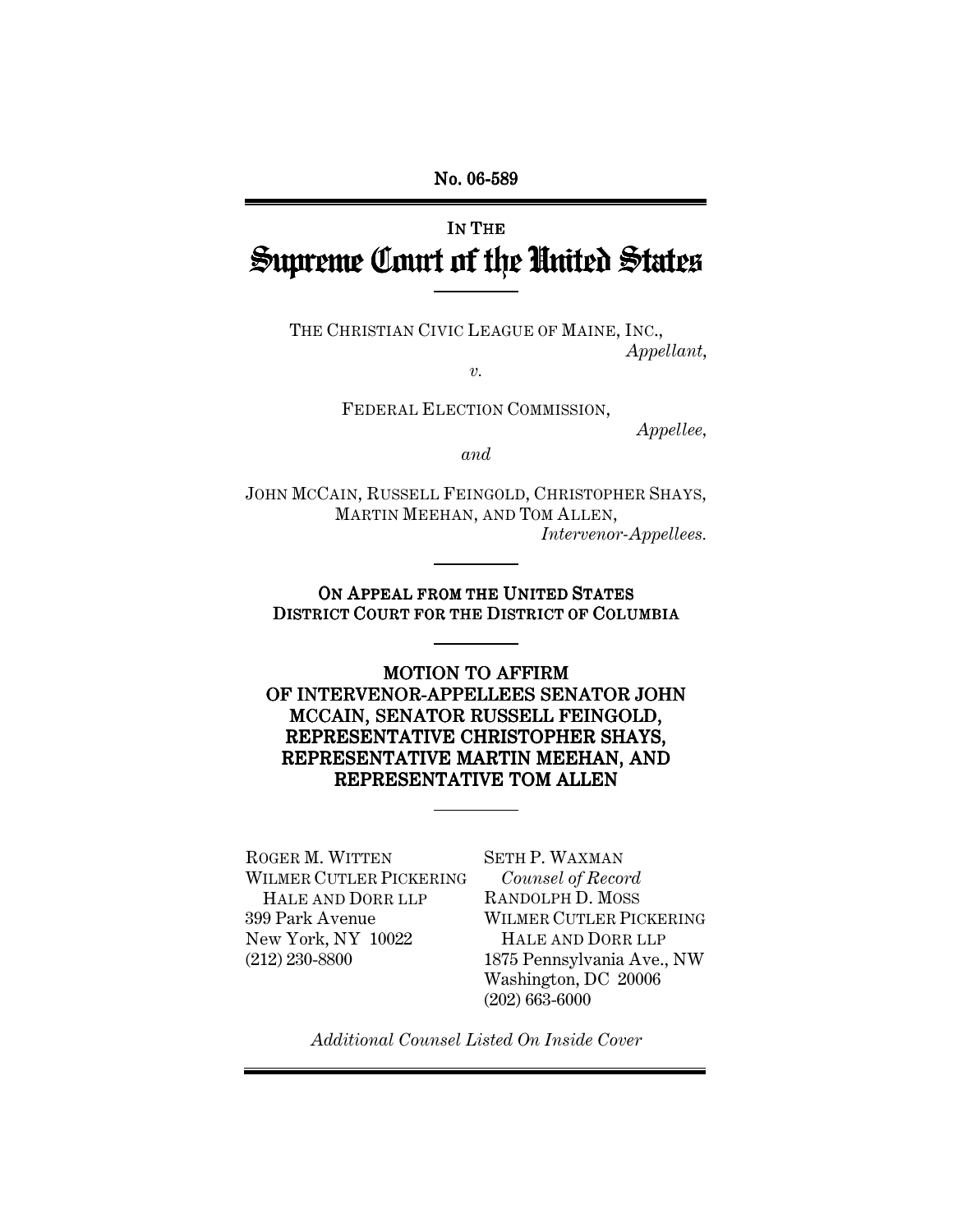TREVOR POTTER J. GERALD HEBERT PAUL S. RYAN CAMPAIGN LEGAL CENTER 1640 Rhode Island Ave., NW Suite 650 Washington, DC 20036 (202) 736-2200

FRED WERTHEIMER DEMOCRACY 21 1875 I Street, NW Suite 500 Washington, DC 20006 (202) 429-2008

DONALD J. SIMON SONOSKY, CHAMBERS, SACHSE, ENDRESON & PERRY, LLC 1425 K Street, NW Suite 600 Washington, DC 20005 (202) 682-0240

CHARLES G. CURTIS, JR. DAVID ANSTAETT HELLER EHRMAN LLP One East Main Street Suite 201 Madison, WI 53703 (608) 663-7460

DANIEL R. ORTIZ UNIVERSITY OF VIRGINIA SCHOOL OF LAW<sup>\*</sup> 580 Massie Road Charlottesville, VA 22903 (434) 924-3127

 $\overline{a}$ 

ALAN B. MORRISON CROWN QUADRANGLE 559 Nathan Abbott Way Stanford, CA 94305-8610 (650) 725-9648

BRADLEY S. PHILLIPS GRANT A. DAVIS-DENNY MUNGER, TOLLES & OLSON LLP 355 South Grand Avenue 35th Floor Los Angeles, CA 90071 (213) 683-9100

<sup>∗</sup> Designation for affiliation purposes only.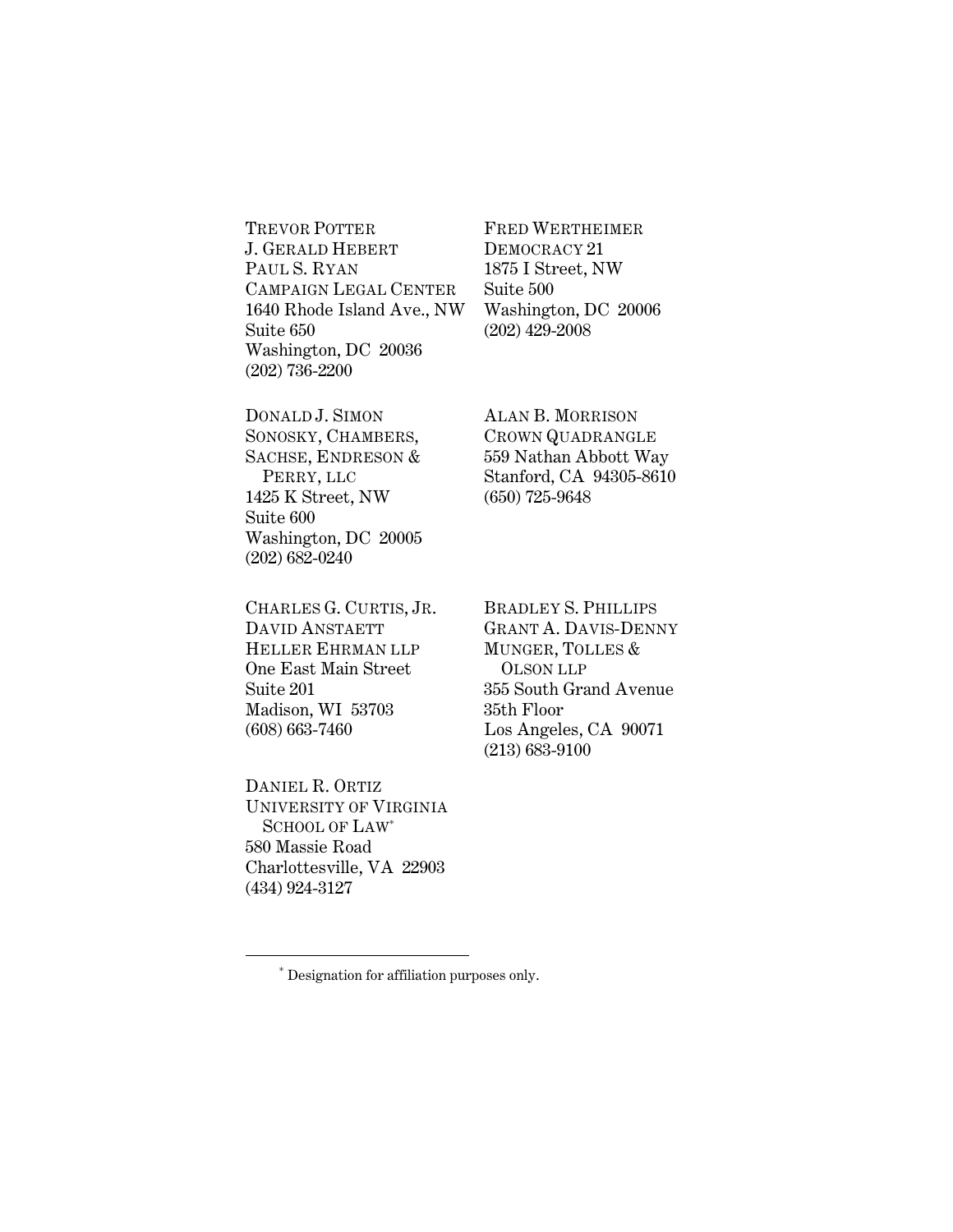#### QUESTIONS PRESENTED

1. Whether the three-judge district court correctly concluded that plaintiff's claim that Title II of the Bipartisan Campaign Reform Act of 2002 (BCRA), Pub. L. No. 107-155, 116 Stat. 81, is moot and not "capable of repetition, yet evading review" in the particular circumstances present here.

2. Whether the three-judge district court correctly concluded that plaintiff's unspecified claim that Title II of BCRA is unconstitutional as applied to advertisements that it might someday decide to run is not ripe.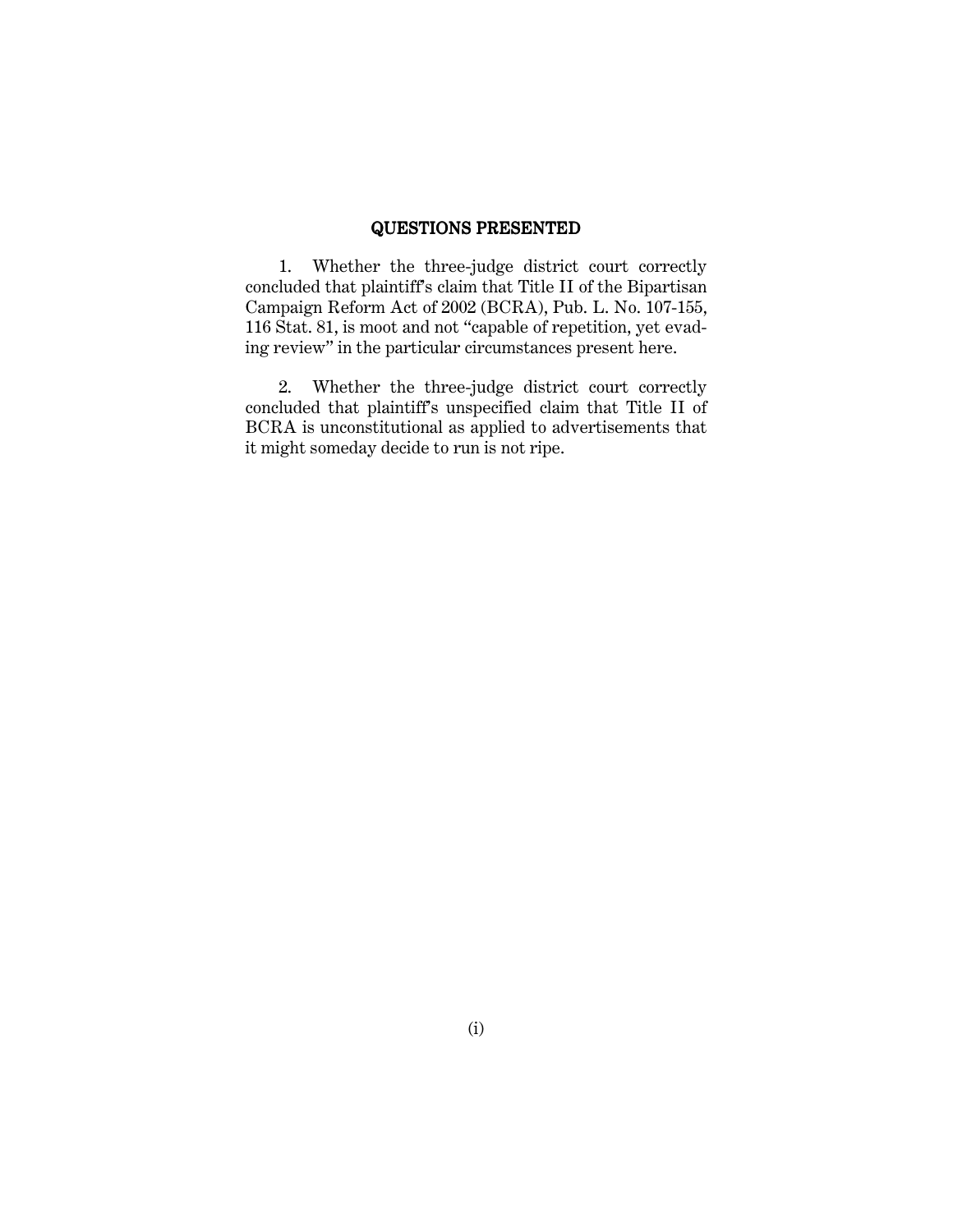### TABLE OF CONTENTS

|                                                                                                                                                                 | Page |
|-----------------------------------------------------------------------------------------------------------------------------------------------------------------|------|
|                                                                                                                                                                 |      |
|                                                                                                                                                                 |      |
|                                                                                                                                                                 |      |
|                                                                                                                                                                 |      |
|                                                                                                                                                                 |      |
| I. PLENARY REVIEW IS UNWARRANTED AND<br>THE UNANIMOUS DECISION OF THE THREE-<br>JUDGE COURT SHOULD BE SUMMARILY AF-                                             |      |
| II. IF THIS COURT FINDS THE CLAIMS TO BE<br>JUSTICIABLE, IT SHOULD REMAND TO THE<br>THREE-JUDGE COURT IN THE FIRST IN-<br>STANCE FOR A DECISION ON THE MERITS17 |      |
|                                                                                                                                                                 |      |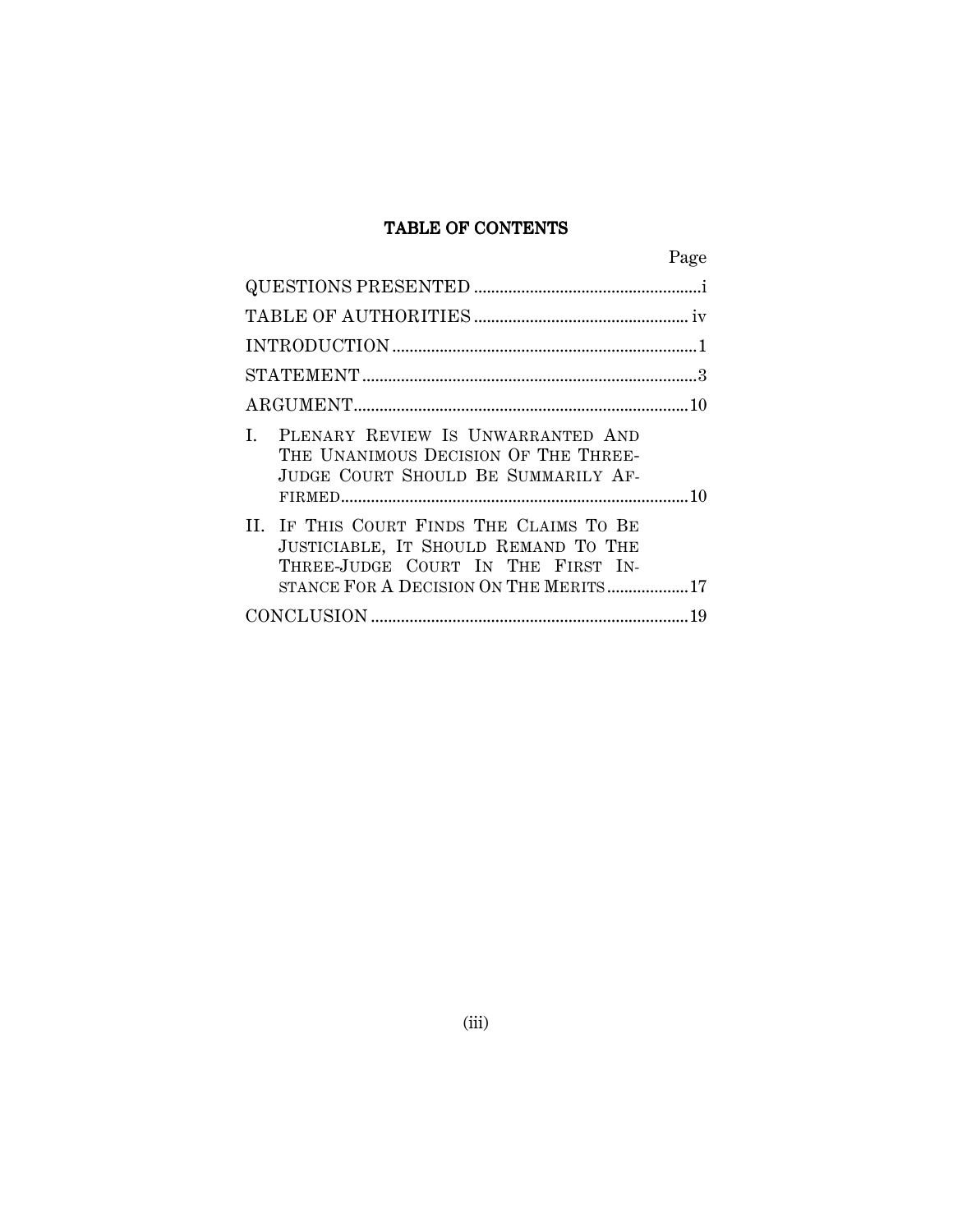# TABLE OF AUTHORITIES

# CASES

Page(s)

| Christian Civic League of Maine, Inc. v. FEC, 433   |
|-----------------------------------------------------|
|                                                     |
| DeFunis v. Odegaard, 416 U.S. 312 (1974)  14        |
| Honig v. Students of California School for the      |
|                                                     |
| Lewis v. Continental Bank Corp., 494 U.S. 472       |
| $(1990)$                                            |
|                                                     |
| Murphy v. Hunt, 455 U.S. 478 (1982) 10, 14, 15      |
| National Collegiate Athletic Ass'n v. Smith, 525    |
| U.S. 459 (1999)                                     |
| Public Utilities Commission of California v.        |
|                                                     |
|                                                     |
| Roberts v. Galen of Virginia, Inc., 525 U.S. 249    |
| $(1999)$<br>17<br>.                                 |
|                                                     |
|                                                     |
| United States v. Bestfoods, 524 U.S. 51 (1998)17    |
|                                                     |
| Wisconsin Right to Life, Inc. v. FEC, 126 S. Ct.    |
| $1016(2006)$<br>4, 17, 18                           |
| Wisconsin Right to Life, Inc. v. FEC, No. 04-1260,  |
| 2006 WL 3746669 (D.D.C. Dec. 21, 2006)3, 12, 15, 16 |

# STATUTES AND REGULATIONS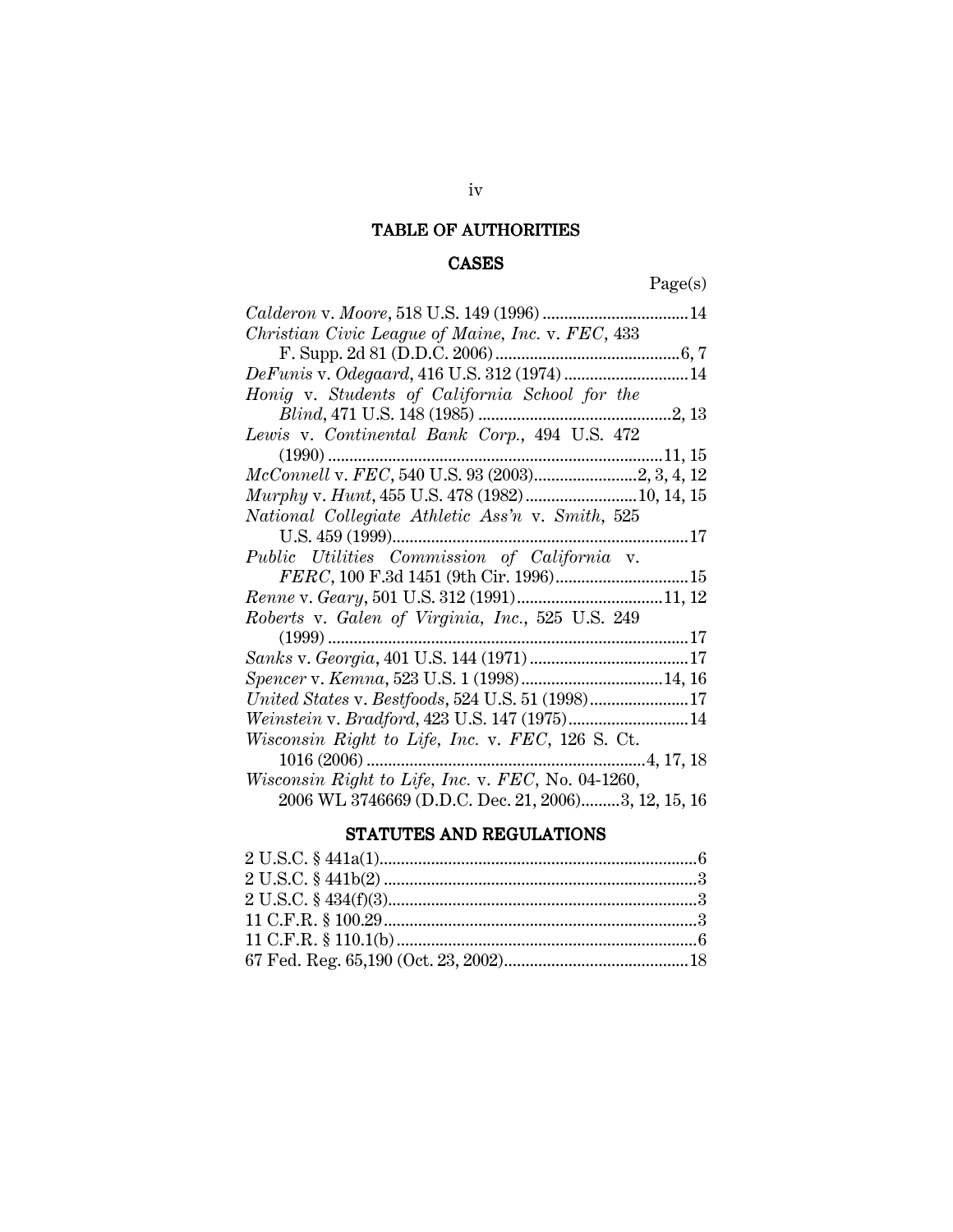# TABLE OF AUTHORITIES—Continued

Page(s)

# OTHER AUTHORITIES

| Stern & Gressman, Supreme Court Practice (8th   |  |
|-------------------------------------------------|--|
|                                                 |  |
| 17 Wright & Miller, Federal Practice and Proce- |  |
|                                                 |  |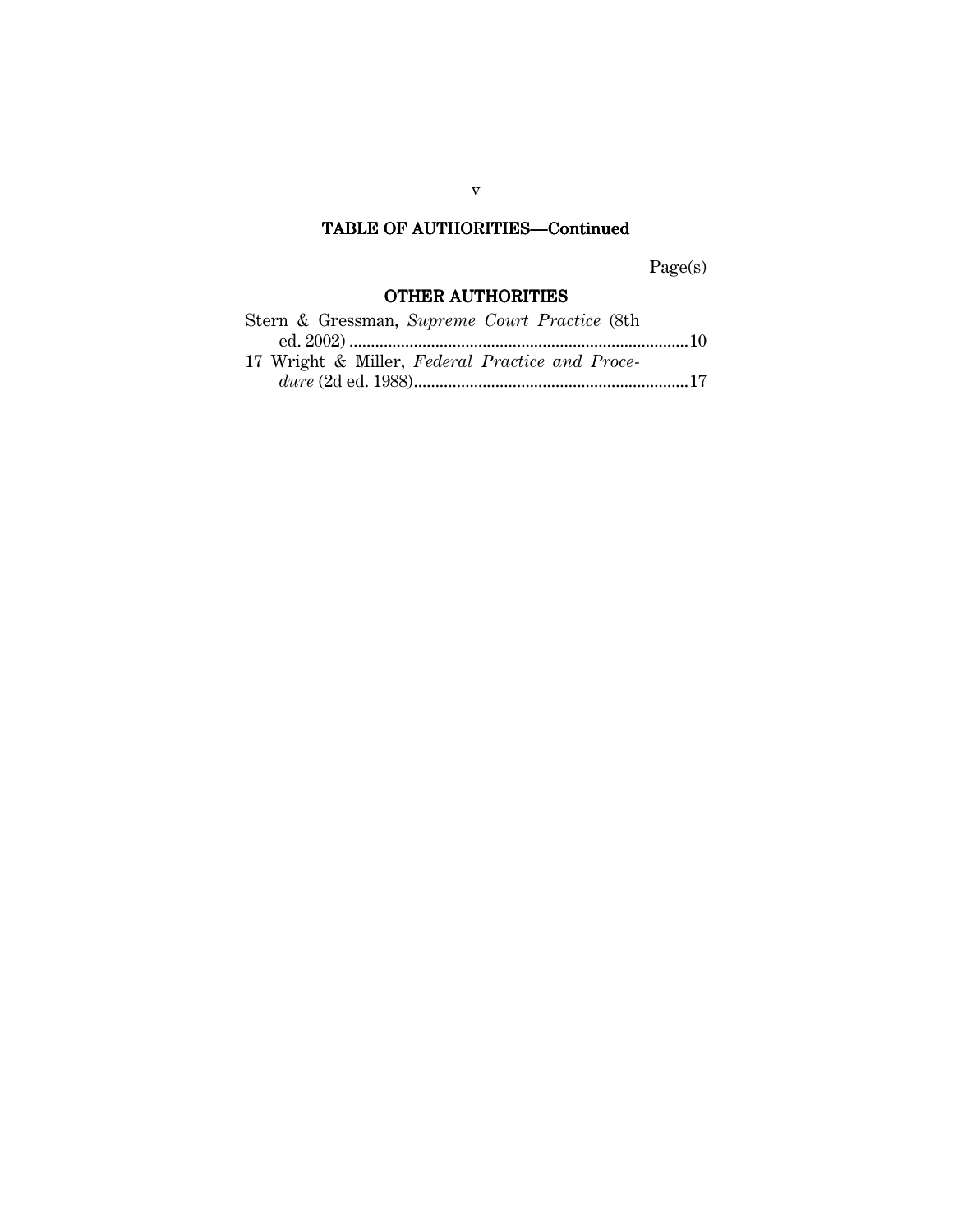#### INTRODUCTION

In this appeal, plaintiff Christian Civic League of Maine, Inc. (CCL) challenges the unanimous decision of a threejudge district court dismissing its complaint for declaratory and injunctive relief for lack of a justiciable case or controversy within the meaning of Article III of the Constitution.

CCL brought an as-applied constitutional challenge to the electioneering communications provisions of the Federal Election Campaign Act (FECA or Act), as amended by the Bipartisan Campaign Reform Act of 2002 (BCRA). It alleged that the Act unconstitutionally prohibited CCL from using its general treasury funds to broadcast, within 30 days of Maine's June 13, 2006 Republican primary election, a radio advertisement that referred to a clearly identified candidate in that election and criticized her position on a controversial issue (the "Crossroads" advertisement). CCL further alleged that the Act unconstitutionally restricted its ability to run, at some unspecified time in the future, unspecified "grassroots lobbying" ads that are "materially similar" to the "Crossroads" advertisement and relate potentially to a "range of issues."

CCL initially sought a preliminary injunction permitting it to finance broadcasts of the "Crossroads" advertisement with unrestricted funds from May 14, 2006, when the ad became an "electioneering communication" under FECA, until June 5, 2006, the scheduled date of a Senate vote on the federal Marriage Protection Amendment, which CCL's advertisement discussed. The three-judge district court declined to grant the preliminary injunction, and this Court, on May 15, 2006, denied CCL's request to expedite its appeal of that order. On June 7, 2006, the Senate considered and defeated the Marriage Protection Amendment. CCL never ran the proposed advertisement, and it has expressly disavowed any concrete plan to do so in the future. Nonetheless, it sought immediate review in this Court, which dismissed CCL's initial appeal as moot on October 2, 2006.

Meanwhile, CCL continued to seek declaratory and permanent injunctive relief before the three-judge district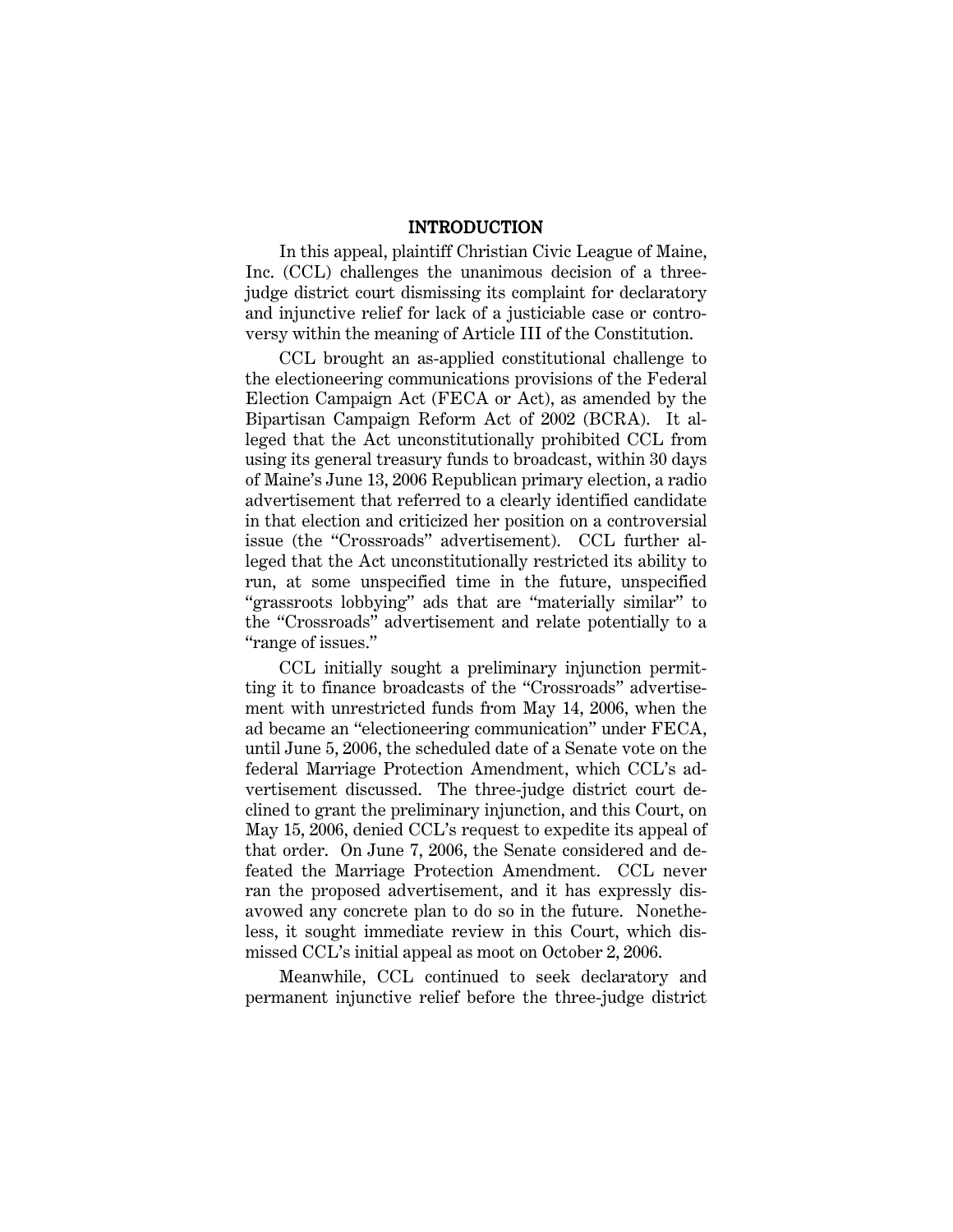court. After briefing and argument, the three-judge court concluded that CCL's claims with respect to the "Crossroads" advertisement were moot, and that they were not saved by the "capable of repetition, yet evading review" exception. As to CCL's claim relating to hypothetical non- "Crossroads" advertisements that CCL might seek to run at some unspecified date in the future, the three-judge court concluded that CCL's claim was not ripe.

These conclusions were correct. The purported injury that CCL sought to avoid—losing the opportunity to broadcast its "Crossroads" advertisement using the corporation's general treasury funds prior to the Senate vote—has passed. This Court cannot turn back the clock, nor can it somehow undo the alleged "irreparable injury" that CCL sought to avoid through emergency relief. Because "[n]o order of this Court could affect the parties' rights with respect to the injunction [it is] called upon to review," *Honig* v. *Students of Cal. Sch. for the Blind*, 471 U.S. 148, 149 (1985) (per curiam), there is no justiciable case or controversy under Article III. Nor is there any basis for applying the "capable of repetition, yet evading review" exception to CCL's request. CCL has failed to establish that the same controversy involving the same parties is likely to recur in the foreseeable future.

To the extent CCL seeks relief to run yet-to-be-defined "non-Crossroads" ads at some unspecified date in the future, that claim is too speculative and hypothetical to satisfy the ripeness requirement. CCL has admitted that it has no concrete plans to run any future ads, and CCL's allegation that it might run ads "materially similar" to the "Crossroads" advertisement does not make CCL's claim sufficiently concrete. As the district court recognized, CCL's claim as to future ads is so broad and amorphous that it amounts to nothing more than a facial challenge to BCRA—a challenge that this Court rejected in *McConnell* v. *FEC*, 540 U.S. 93 (2003).

Because plenary review of the three-judge court's dismissal would not resolve any substantial federal question, this Court should summarily affirm the decision below. CCL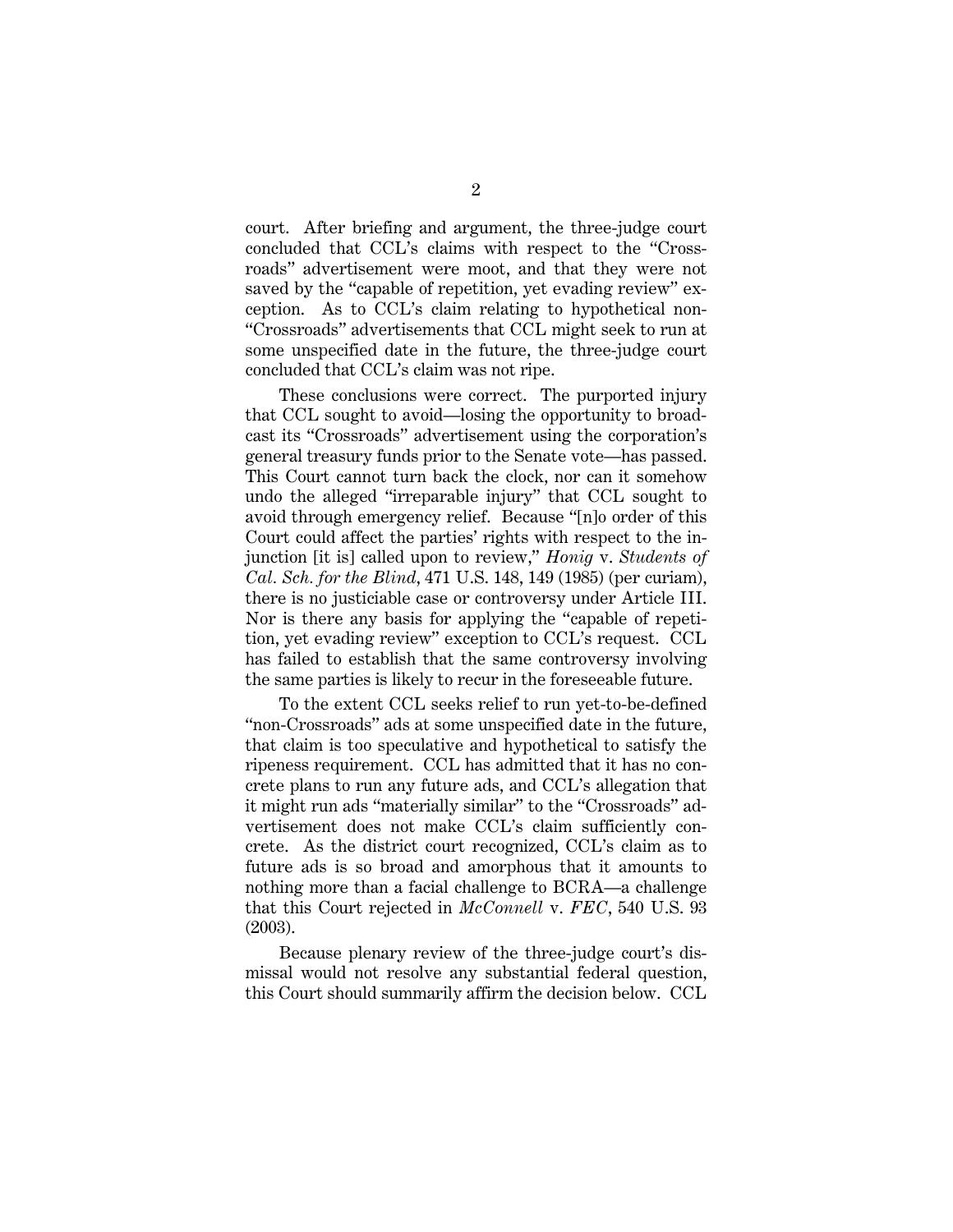identifies no basis for this Court to revisit the well-settled mootness and ripeness rules that the three-judge district court applied in this case. The three-judge court correctly applied those rules in concluding that CCL's claim relating to the "Crossroads" advertisement was moot and not "capable of repetition," and that its claim relating to future advertisements was not ripe for adjudication.

Finally, even were this Court to conclude that some portion of CCL's claims were justiciable, it should resist CCL's invitation to reach the merits of those claims in the absence of a developed factual record, lower court briefing of the issue, or a lower court opinion addressing the merits of CCL's claims. CCL's request that this Court reach the merits of its as-applied challenge—notwithstanding the absence of lower court consideration—is particularly unnecessary given that a different three-judge district court recently addressed the merits of a similar challenge. *Wisconsin Right to Life, Inc.* v. *FEC*, No. 04-1260, 2006 WL 3746669 (D.D.C. Dec. 21, 2006). As a result, this Court will likely have the opportunity to entertain plenary review of an as-applied challenge to Title II of BCRA and to do so in a case with a factual record and lower court consideration of the merits of the dispute. This Court should summarily affirm the lower court's decision.

#### STATEMENT

1. The "electioneering communication" provisions contained in FECA prohibit corporations and labor unions from using their general treasury funds to pay for any "broadcast, cable, or satellite communication" that "refers to a clearly identified candidate for Federal office" and that is broadcast within either 30 days of a federal primary election or 60 days of a general election in the jurisdiction in which the named candidate is running. 2 U.S.C. §§ 441b(2), 434(f)(3); *see also* 11 C.F.R. § 100.29 (defining "electioneering communication"). This Court upheld the constitutionality of those provisions against a facial challenge in *McConnell* v. *FEC*, 540 U.S. 93 (2003). Noting its longstanding "respect for the legislative judgment that the special characteristics of the cor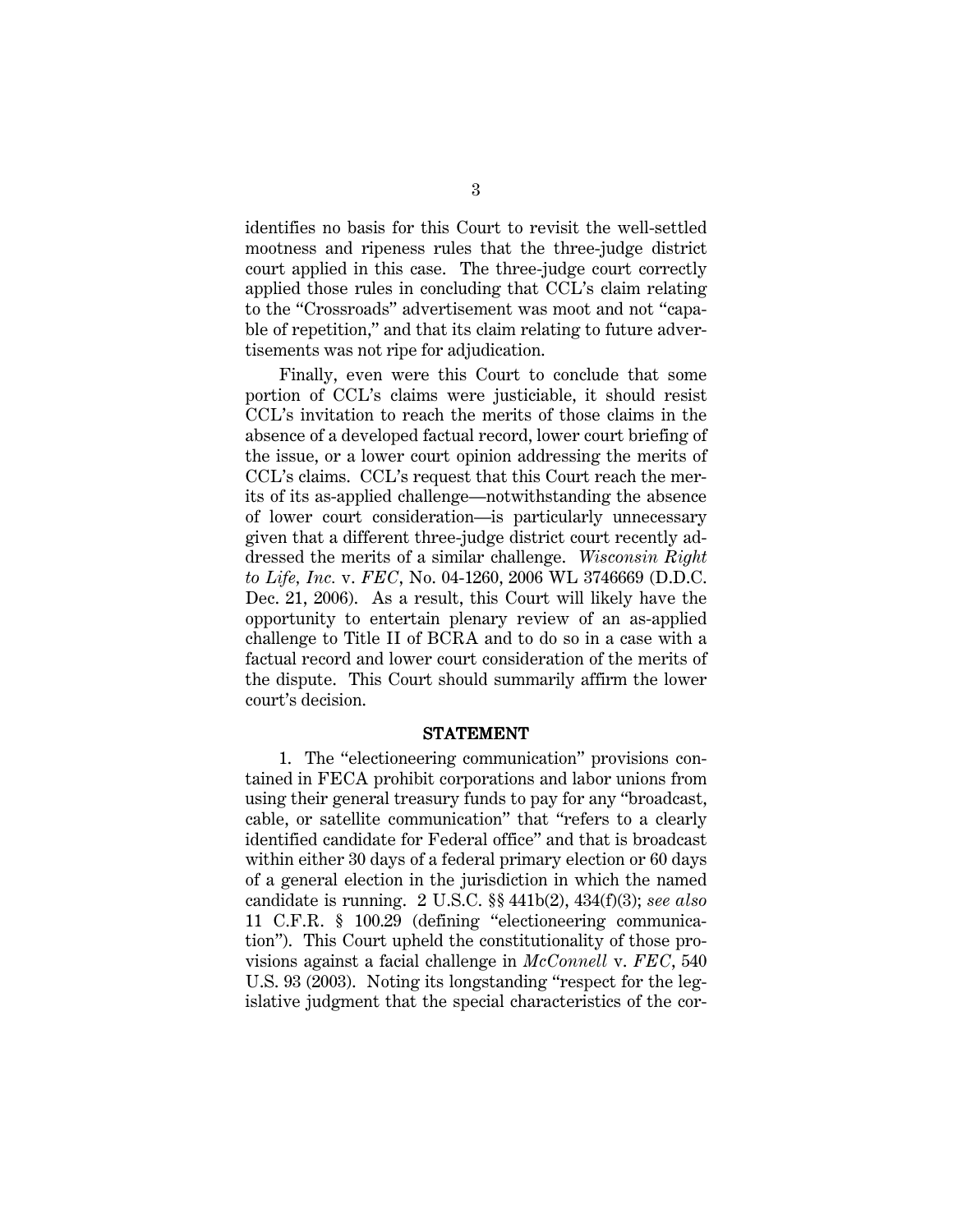porate structure require particularly careful regulation," the Court "easily" concluded that compelling governmental interests support the prohibition on electioneering communications financed with general corporate funds. *Id.* at 205 (internal quotation marks omitted).

In *Wisconsin Right to Life, Inc.* v. *FEC*, 126 S. Ct. 1016 (2006) (per curiam), this Court clarified that its decision in *McConnell* upholding the electioneering communications provisions against facial attack "did not purport to resolve future as-applied challenges." *Id.* at 1018. The Court therefore left open the possibility that constitutional issues might arise from application of those provisions to "particular communications." *Id.* at 1017.

2. a. CCL commenced this action on April 3, 2006. According to the complaint, CCL intended to broadcast in early June 2006 a radio advertisement that referred to Senator Olympia Snowe, a candidate in Maine's June 13, 2006 Republican primary. The advertisement, entitled "Crossroads," began by warning listeners that "[m]arriage between a man and a woman has been challenged across this country and could be declared unconstitutional at any time by rogue judges." J.S. 1 n.1 (quoting Compl. Ex. A). The advertisement then condemned Senator Snowe's position on that issue by stating that she "[u]nfortunately" "voted against the Marriage Protection Amendment two years ago." *Id.* The advertisement continued by urging listeners to "call Sens. Snowe and Collins immediately and urge them to support the Marriage Protection Amendment when it comes to a vote in early June." *Id.*

The complaint conceded that this advertisement constituted an "electioneering communication" within the meaning of FECA, and therefore that the law prohibited CCL from using general treasury funds to finance the advertisement's broadcast within 30 days of the primary election. Compl. ¶ 14. CCL, however, sought a judgment declaring those provisions unconstitutional as applied to the advertisement. CCL also sought preliminary and permanent injunctive relief permitting it to broadcast the "Crossroads" ad to Maine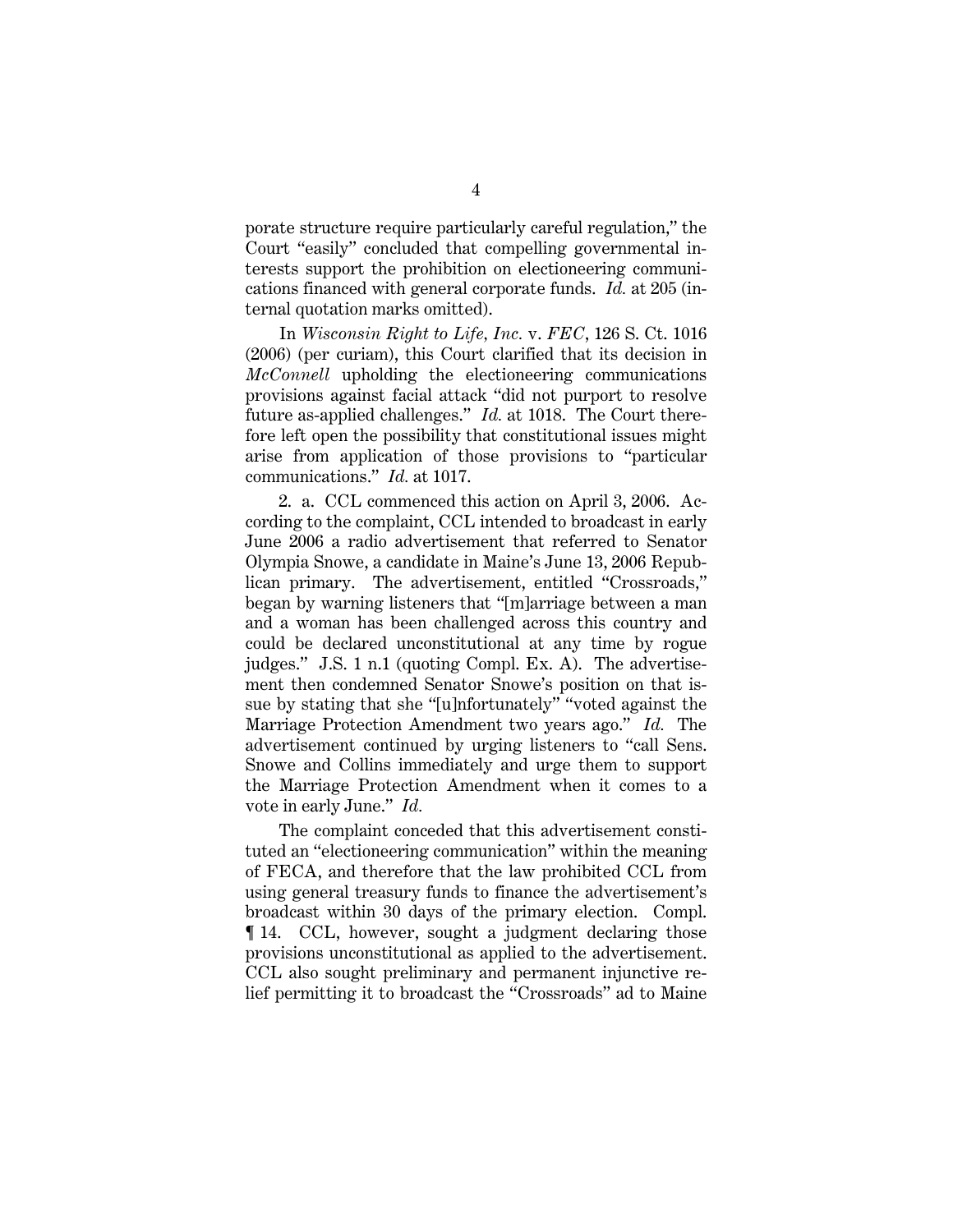voters until the Senate's June 2006 vote on the Marriage Protection Amendment. *Id.* at 13.

The complaint also alleged that CCL intends to run advertisements "materially similar" to the "Crossroads" advertisement "before future primary and general elections in Maine" (Compl. ¶ 16) and sought declaratory and injunctive relief with respect to such hypothetical "electioneering communications by CCL that constitute grass-roots lobbying" (*id.* at 13). Neither the complaint nor the record contains any indication of the content of any such future ads or the circumstances in which CCL might wish to broadcast them.

b. With respect to the request for preliminary relief, the three-judge court permitted abbreviated discovery, lasting approximately one week and including one deposition. The few facts that emerged in that period revealed that CCL's interest in sponsoring the "Crossroads" ad arose only after it was contacted by another group, Focus on the Family. On March 24, 2006, that organization sent to a broad list of groups nationwide an email solicitation entitled "Possible legal action needed." FEC Opp. to Mot. for Prelim. Inj. Ex. B. The email stated that it was sent to certain groups "because [they were] in [states] that could be affected by the McCain-Feingold restrictions on Marriage Amendment lobbying ads that target U.S. senators who are on the ballot." *Id.* Attached to the email was a message from counsel, who offered to seek a federal court injunction at no charge on behalf of "any group" that would "step up" by running a "grass" roots lobbying" ad during the electioneering communications period. *Id.* Counsel further noted that "[t]his may even involve an appeal to the U.S. Supreme Court (which would result in a landmark ruling.)" *Id.* The email directed any recipient "willing to assist in this matter" to contact counsel directly. *Id.*

Within an hour of receiving that email, CCL's executive director responded to counsel, stating, "I will run an ad in that period of time mentioning Olympia Snowe." FEC Opp. to Mot. for Prelim. Inj. Ex. C. Focus on the Family then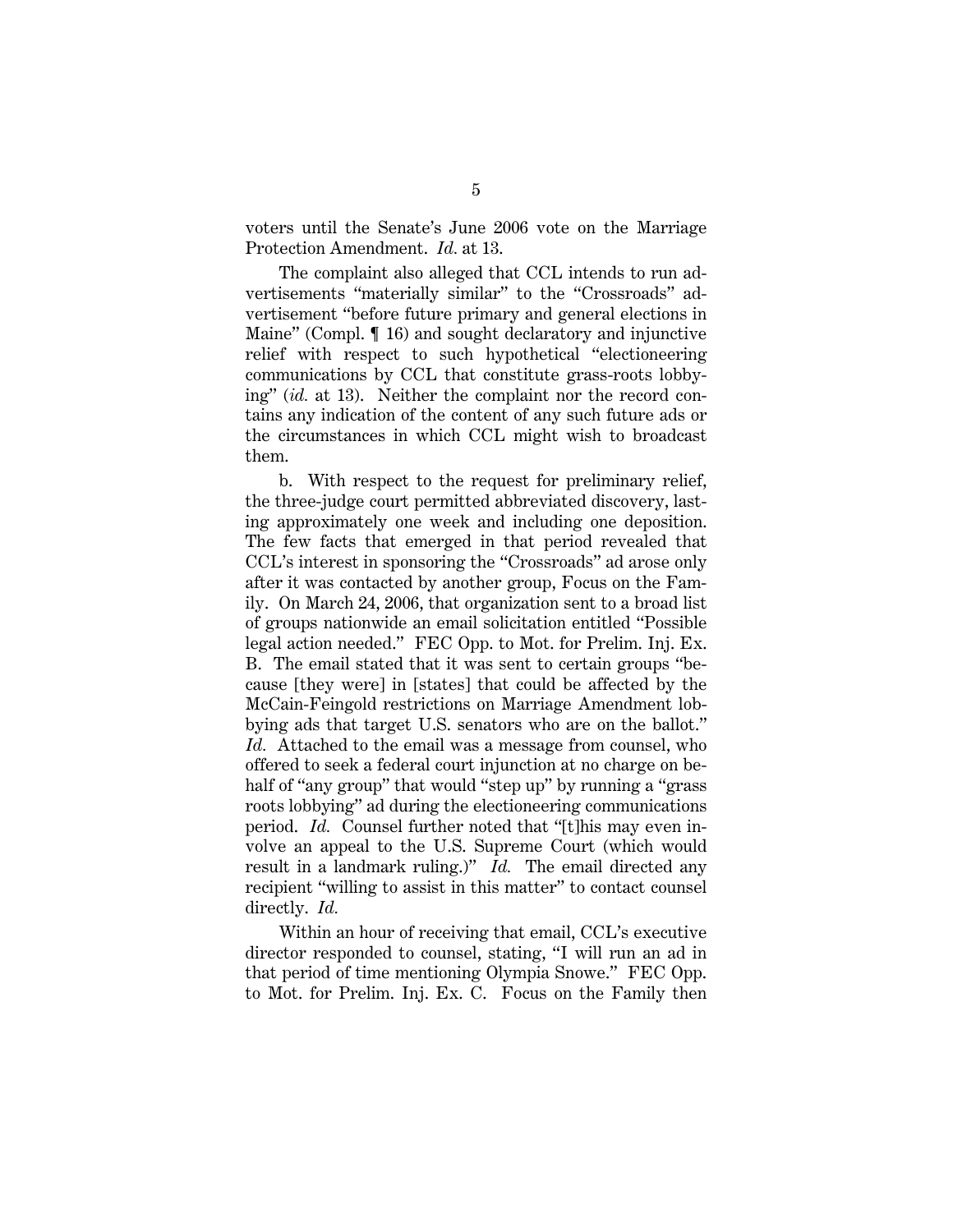sent CCL "hypothetical" information on advertising rates in Maine radio markets and also supplied CCL with the text of the "Crossroads" ad that was attached to the complaint CCL filed several days later in the court below. Heath Dep., FEC Opp. to Mot. for Prelim. Inj. Ex. A 46, 51, 59; Ex. D ("Heath Dep.").

On April 13, 2006—ten days after this suit commenced—Mr. Heath testified that CCL lacked the approximately \$4,000 it estimated would be required to broadcast the "Crossroads" advertisement, had done nothing to record or produce it, had not contacted a single radio station about buying time to broadcast the ad, and did not know where or how often the ad would run. Heath Dep. 50-52, 54, 65-68, 70. Eight days later, CCL filed a supplemental declaration of Mr. Heath stating that CCL had located a single donor willing to contribute approximately \$3,900 to finance the ad's broadcast. Heath Decl., Attachment to Pl.'s Reply in Supp. of Mot. for Prelim. Inj. 5. Federal law permits a separate segregated fund to accept contributions of up to \$5,000 from a single member, and CCL identified no law that would have precluded it from establishing a separate segregated fund to accept the \$3,900 contribution. <sup>1</sup> Had it done so, that affiliated entity could have paid for the advertisements at issue.

3. On May 9, 2006, following expedited briefing, the three-judge district court unanimously denied CCL's motion for a preliminary injunction. The court concluded, as to the "Crossroads" advertisement, that CCL had not demonstrated a likelihood of success on the merits because, "[p]articularly after *McConnell*, there can be no question that the governmental interest in maintaining the integrity of the electoral process is compelling" and FECA is "narrowly tailored" to serve that interest "with respect to [CCL's] proposal to pay for the broadcast of its advertisement from its corporate funds." *Christian Civic League of Me., Inc.* v. *FEC*, 433 F. Supp. 2d 81, 88 (D.D.C. 2006). The

1

<sup>&</sup>lt;sup>1</sup> See 2 U.S.C. § 441a(a)(1)(C); 11 C.F.R. § 110.1(b).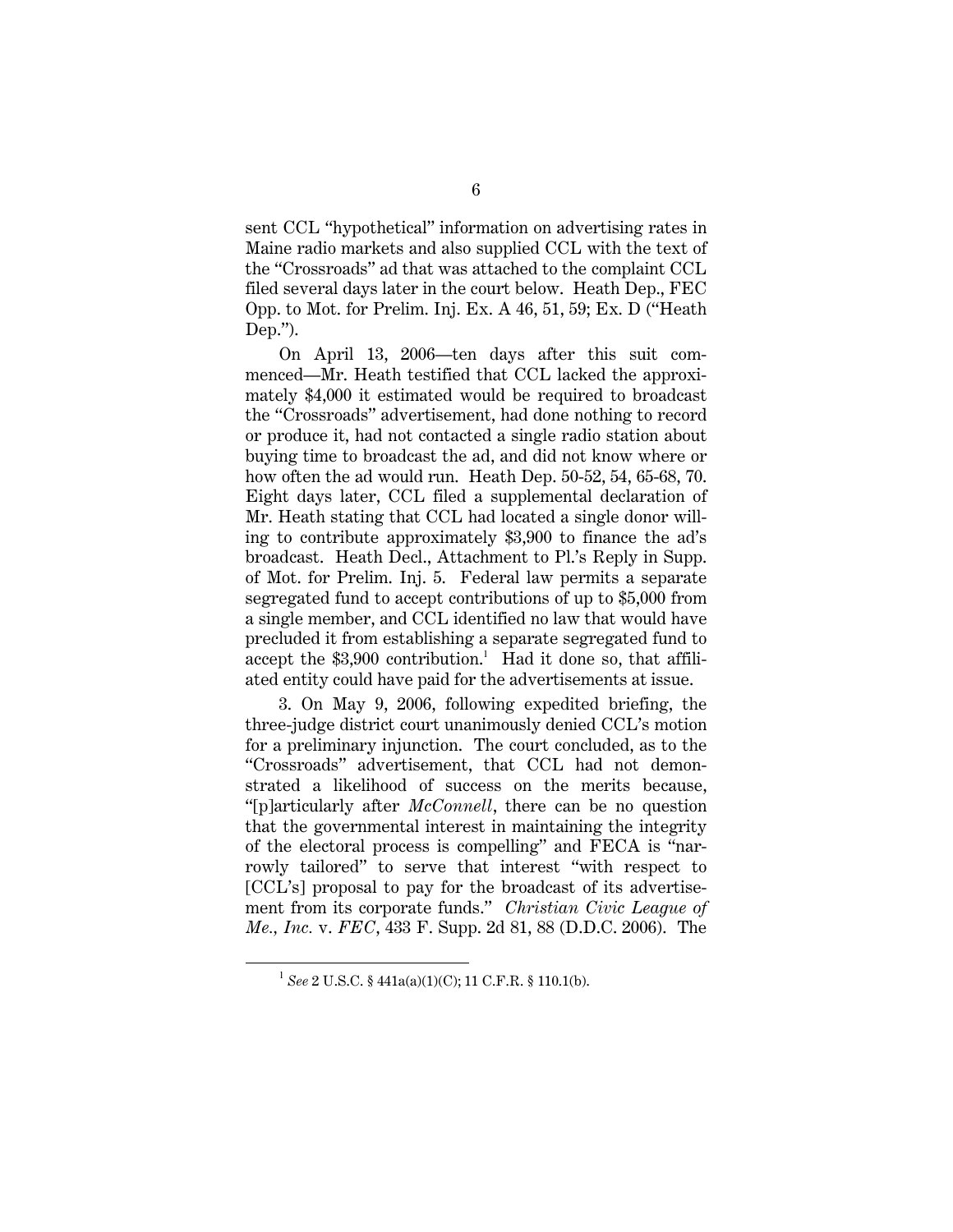court further found that CCL failed to establish irreparable injury because CCL could easily comply with FECA (by, among other things, directing the single donation for the "Crossroads" advertisement through a separate segregated fund or choosing a different medium for its advertisement) and granting preliminary relief would disserve the public interest by injuring the Commission in its efforts to enforce federal law. *Id*. at 89. As to future non-"Crossroads" advertisements to be run at some unspecified time in the future, the court found an injunction unwarranted because CCL had failed to identify the content of such future communications or to establish any necessity for preliminary relief. *Id*. at 84 n.1.

4. a. CCL noticed an interlocutory appeal on May 11, 2006, and the following day filed both a jurisdictional statement and a request that this Court review the decision below on a highly expedited schedule. Such expedition was necessary, CCL argued, because if the appeal were heard in the usual course, "the League will lose its opportunity to speak before the anticipated June 5 Senate vote [on the Federal Marriage Protection Amendment] forever." 05-1447 J.S. 12. Asserting that it hoped to run the advertisement prior to the vote, CCL contended that it would be irreparably injured if it could not obtain a final decision before that date. *Id.* at 28. This Court denied the motion to expedite on May 15, 2006.

b. On May 22, 2006, pursuant to an order issued in conjunction with the denial of preliminary injunctive relief, the parties jointly submitted a statement containing their respective positions on further administration of the case. Both the FEC and Intervenor-Defendants urged the court to "use the time now available to build a [full factual] record so that this case is ready for a final decision at the earliest feasible time." Joint Report Pursuant to May 9, 2006 Order 5. CCL sought a stay of the three-judge court proceedings, asserting that because "CCL presently has no concrete plans to run ads" in the future, "there is no longer any pressing need" for "resolution by this Court of the questions pre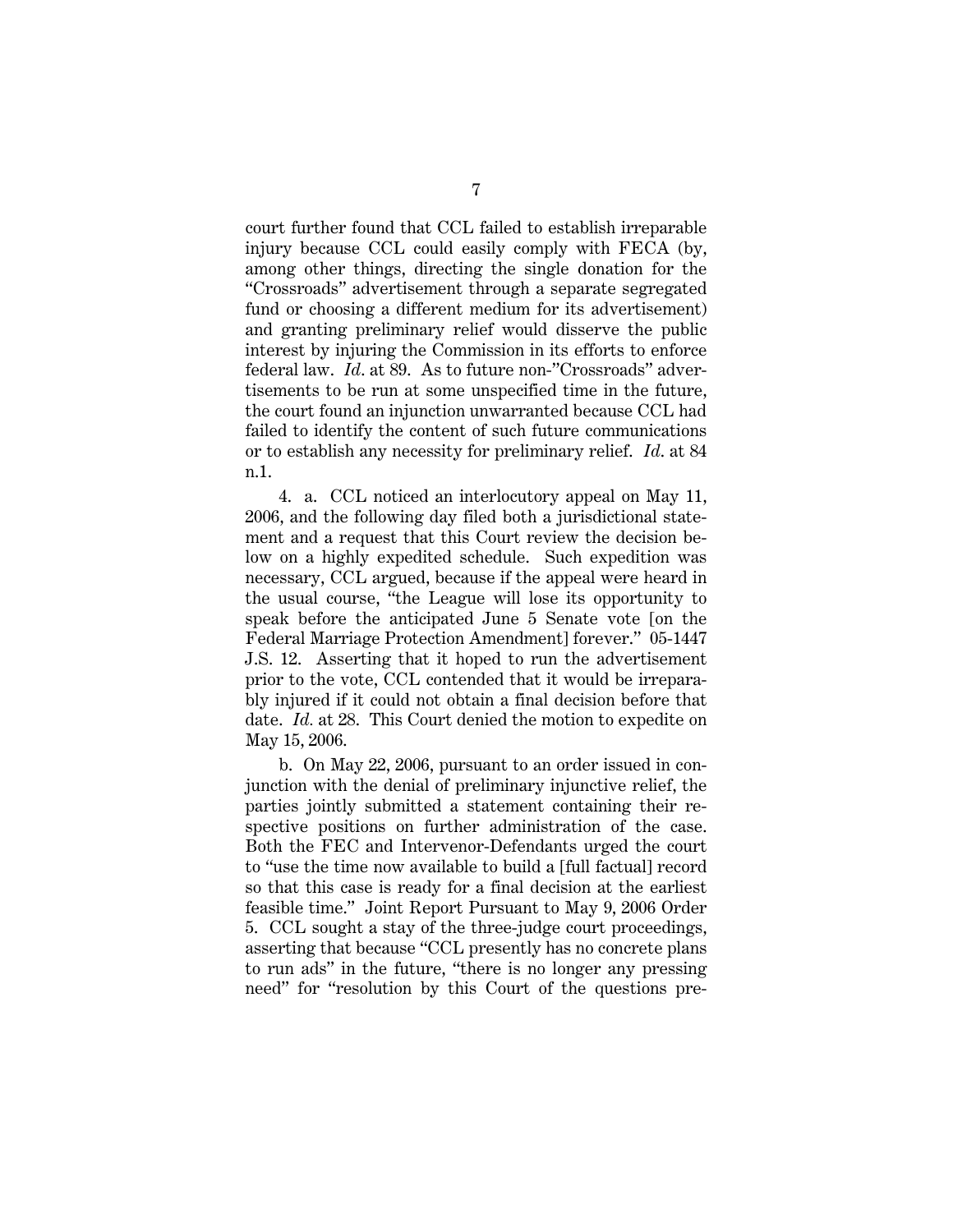sented." *Id.* at 8. The three-judge district court denied CCL's request for a stay and, following a status conference on June 5, 2006, ordered the parties to file discovery plans.

c. Before the court acted on the resulting proposals,<sup>2</sup> it *sua sponte* issued an order expressing its view that "the 'Crossroads' portion of the case . . . appears moot unless the 'capable of repetition[,] yet evading review' exception applies." June 23, 2006 Order 1. "That exception may not apply," the court further suggested, "because the 'Crossroads' advertisement portion of the case—particularly in this factcentered, as-applied challenge—may not be 'capable of repetition.'" *Id.* The court therefore ordered CCL to "show cause . . . why the 'Crossroads' portion of the case should not be dismissed as moot" and directed the FEC and Intervenor-Defendants to file papers addressing the same issue. *Id.* at 2.

CCL argued in response that the "Crossroads" claim was not moot because it fell within the "capable of repetition, yet evading review" exception, contending that it intended in the future to run what it called "materially similar" ads. Pl.'s Resp. to June 23, 2006 Order 1. CCL could specify nothing about those hypothetical advertisements, however, and acknowledged that it had no concrete plans to develop or broadcast them. Instead, CCL stated that by "materially similar" ads, it "means that the ads' text, placement and timing would put them in contravention of the electioneering communication prohibition, just as the text, placement, and timing of the Crossroads ad put it in contravention of the electioneering communication prohibition." Pl.'s Opp. to FEC Mot. to Dismiss 6-7.

1

<sup>&</sup>lt;sup>2</sup> The FEC and Intervenor-Defendants proposed two alternative schedules: either six or nine weeks of discovery commencing on June 26, 2006, followed by summary judgment briefing on an expedited basis. Joint Report Pursuant to June 5, 2006 Order 3-5. CCL reiterated that because it "currently has no specific plans to run [any 'grassroots lobbying'] ads between now and election day" (*id.* at 2), "radical expedition is no longer warranted in this case" (*id.* at 7).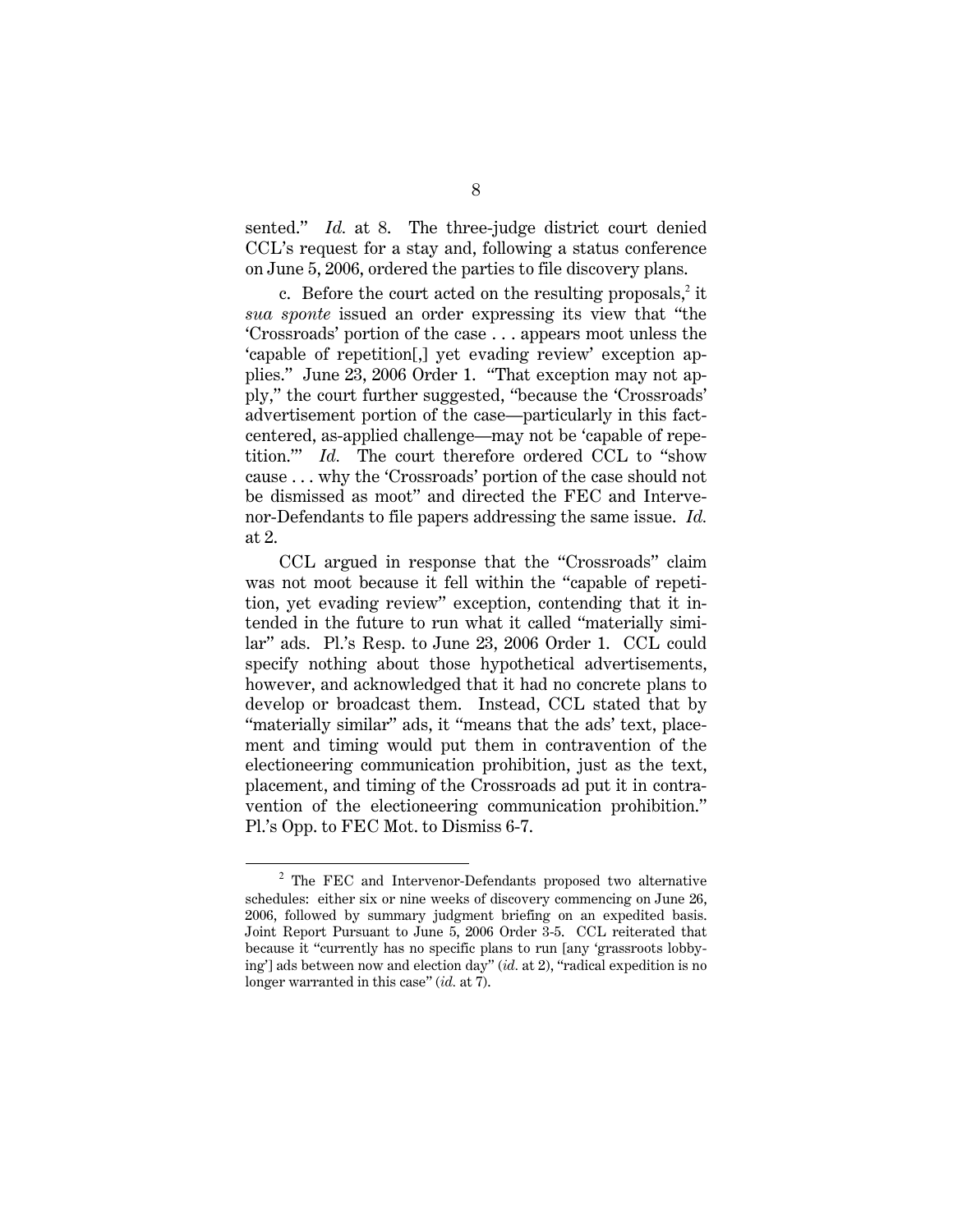In their response to the district court's directive to address the mootness issue, Intervenor-Defendants observed that CCL had not made a sufficient showing that the controversy was "capable of repetition." <sup>3</sup> As a threshold matter, CCL had conceded on more than one occasion that it had no concrete plans to run *any* advertisements beyond the "Crossroads" advertisement about *any* policy issue. Intervenor-Defs.' Resp. to June 23, 2006 Order 4-5. Intervenor-Defendants did not rule out the possibility that the present controversy would be capable of repetition if CCL demonstrated the existence of a real prospect that it would run the "Crossroads" advertisement or a sufficiently similar advertisement in "materially similar circumstances" sometime in the foreseeable future. *Id*. at 6. What plainly did not suffice, however, was CCL's general allegation of an intent to run advertisements that are "materially similar" to the "Crossroads" advertisement only in the sense that they meet FECA's definition of an "electioneering communication": such allegations would support only the *facial* challenge that this Court already resolved in *McConnell* and therefore could not establish that the *as-applied* challenge presented by the "Crossroads" claim was "capable of repetition." *Id.* at 6-7 & n.1; Aug. 8, 2006 Tr. 18-20. And, where CCL only sought to run its advertisement after receiving a solicitation from a third party, and where it conceded that it had no concrete plans for the future, CCL could not show that the present dispute would recur. Intervenor-Defs.' Resp. to June 23, 2006 Order 7-8.

On September 27, 2006, the three-judge court granted the Partial Motion to Dismiss of Defendants and the Partial Motion for Judgment on the Pleadings of Intervenor-Defendants. The court concluded that with respect to the non-"Crossroads" advertisement, CCL's claims were "not ripe and/or too speculative and hypothetical to be justicia-

 $\overline{a}$ 

 $3$  The FEC likewise indicated in its submission that, although it was a difficult and "close question" whether the "capable of repetition, yet evading review" exception applied to the "Crossroads" claims (FEC Resp. to June 23, 2006 Order 3; Aug. 8, 2006 Tr. 11), the exception did not apply.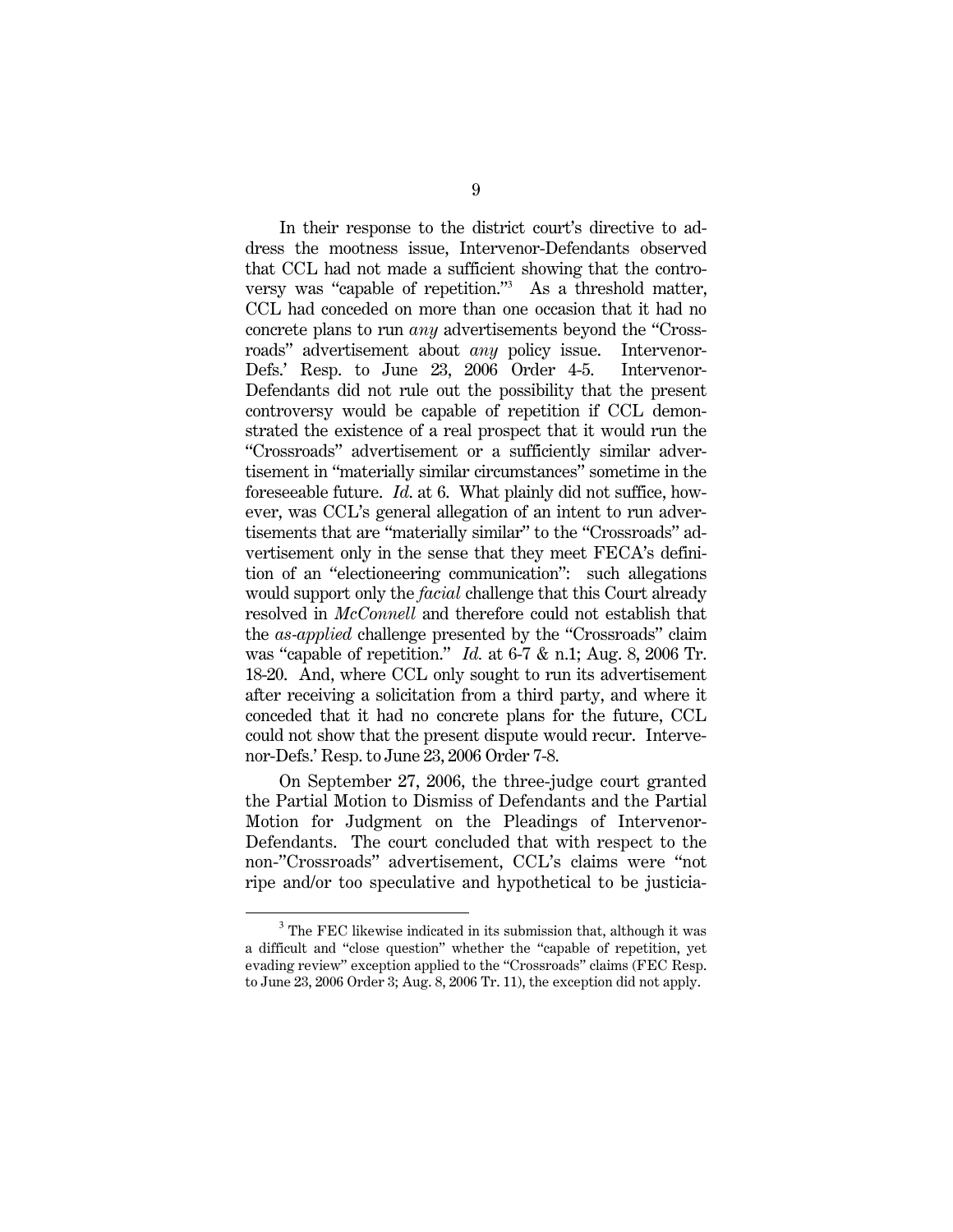ble." J.S. App. 2a. And, as to the "Crossroads" advertisement, the court explained that that claim was "moot and not saved by the 'capable of repetition, yet evading review' exception to that doctrine." *Id.* Applying established Supreme Court precedent, the three-judge court found that CCL had not established a "reasonable expectation or a demonstrated probability that the *same* controversy will recur involving the same complaining party." *Id.* at 11a (quoting *Murphy* v. *Hunt*, 455 U.S. 478, 482 (1982) (per curiam) (internal quotation marks omitted)). The three-judge court further explained that even if CCL had satisfied the "same controversy" prong of the analysis, it had not demonstrated that the type of controversy would evade review. Accordingly, it concluded that CCL's claims with respect to the "Crossroads" advertisement were moot. *Id.* at 13a.

#### ARGUMENT

#### I. PLENARY REVIEW IS UNWARRANTED AND THE UNANI-MOUS DECISION OF THE THREE-JUDGE COURT SHOULD BE SUMMARILY AFFIRMED

Plenary review of the three-judge court's dismissal would not resolve any substantial question as to the constitutionality of Title II of BCRA, but instead would turn on settled principles under the ripeness and mootness doctrines. Indeed, the decision below was based solely on the ground that the case is not justiciable, and the three-judge district court reached each of its conclusions by properly applying firmly established Supreme Court precedent to the unique facts of this case. This Court should not revisit these settled doctrines but instead should summarily affirm the three-judge district court's dismissal of both CCL's claim regarding hypothetical future advertisements and CCL's claim regarding the advertisement it sought to run in the Spring of 2006. 4

1

 $^4$  CCL's right to appeal to this Court does not immunize it from the  $\,$ requirement of demonstrating a substantial constitutional question worthy of this Court's plenary review. *See* Stern & Gressman, *Supreme*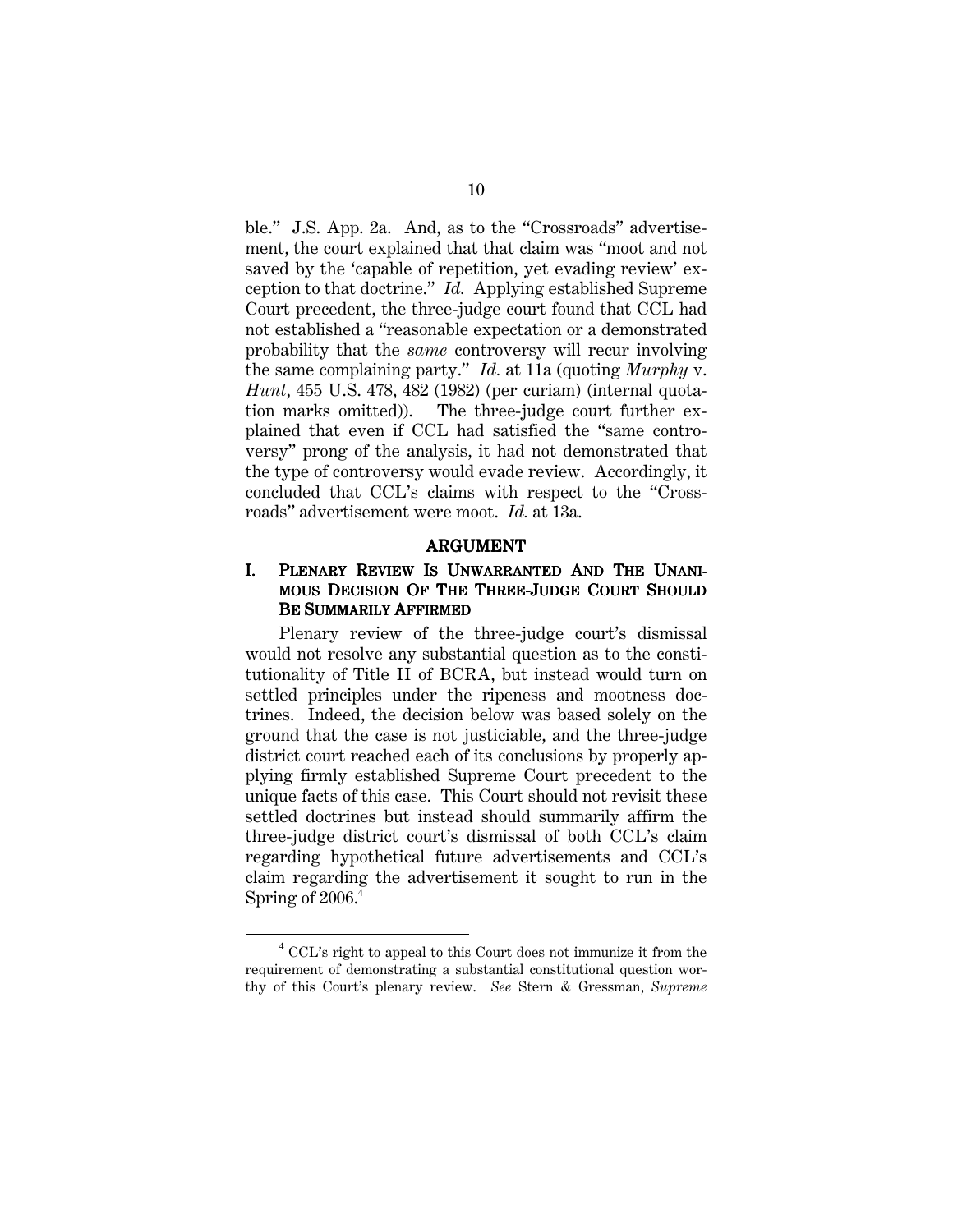A. As to its conclusion that CCL's claims concerning hypothetical future advertisements were not ripe, the threejudge district court pointed to this Court's admonition that "Article III . . . confines . . . [the courts] to resolving real and substantive controvers[ies] admitting of specific relief through a decree of a conclusive character, as distinguished from an opinion advising what the law would be upon a hypothetical state of facts." J.S. App. 6a (alterations in original) (quoting *Lewis* v. *Continental Bank Corp.*, 494 U.S. 472, 477 (1990) (internal quotation marks omitted)); *see also Renne* v. *Geary*, 501 U.S. 312 (1991) (holding non-justiciable a First Amendment challenge to a California election law provision on the basis of plaintiffs' failure to allege a present intention to endorse a particular candidate).

The three-judge court was correct in concluding that CCL was unable to identify any concrete controversy requiring judicial intervention. Indeed, in the face of the allegation in CCL's complaint that it intended to run "materially similar grass-roots lobbying ads . . . on a range of issues in addition to laws protecting traditional marriage," CCL's own executive director testified that CCL had no specific plans to run any such broadcast advertisements. *See* Heath Dep. 74-75, 82-83. Even CCL's counsel "forthrightly confirmed this lack of plans in a May 22, 2006 report to the court and at a June 5, 2006 status conference." J.S. App. 6a, (citing Joint Report pursuant to May 9, 2006 Order 8 ("no concrete plans to run ads") and June 5, 2006 Status Conference Tr. 14 ("We have no current plan to do an  $ad \ldots$ .").

This complete absence of concrete plans to run any future advertisements is unsurprising: prior to this lawsuit, CCL had apparently run only one broadcast advertisement about the federal marriage amendment or any other policy

 $\overline{a}$ 

*Court Practice* 473, 483 (8th ed. 2002) (observing that, aside from the notice of appeal, "the procedure in appeals and certiorari cases is virtually identical" and the appellant should demonstrate a question "'so substantial as to require plenary consideration, with briefs on the merits and oral argument'" (quoting former S. Ct. R. 15.1(h))).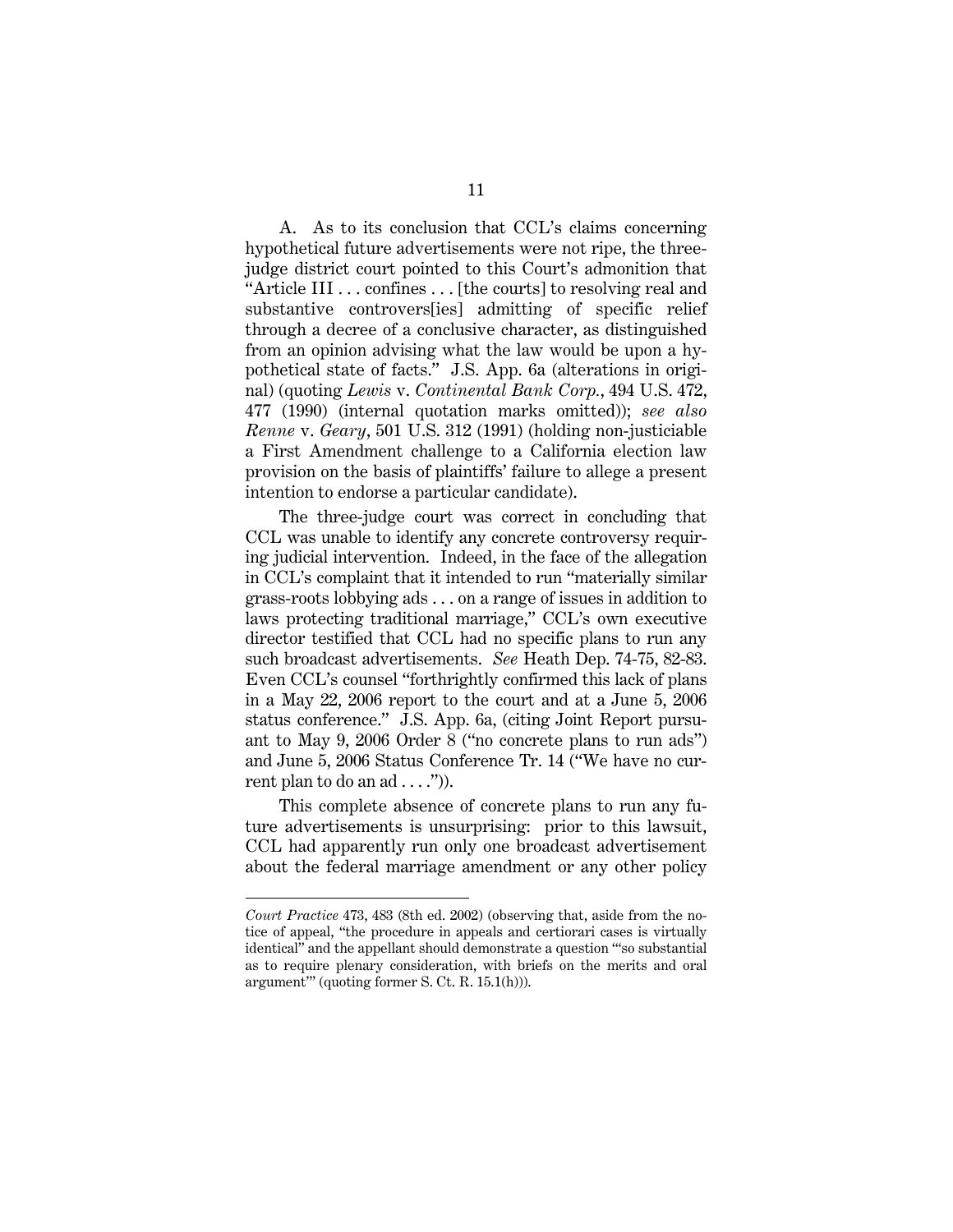issue in its 110-year history. Yet, despite this history and the admissions of its Executive Director and counsel, CCL continued to argue that it intended to run "materially similar" advertisements in the future. By "materially similar," however, CCL made clear that it simply meant that "the ads' text, placement and timing would put them in contravention of the electioneering communication prohibition, just as the text, placement, and timing of the Crossroads advertisement put it in contravention of the electioneering communication prohibition." Pl.'s Opp. to FEC Mot. to Dismiss 6-7. Finding that CCL's hypothetical advertisements were not ripe for review, the three-judge court correctly recognized that CCL's attempt to define "material similarity" so broadly "would simply devolve into a facial challenge to the relevant statutory provision—a challenge that the Supreme Court has already rejected." J.S. App. 8a, (citing *McConnell* v. *FEC*, 540 U.S. 93, 189-194, 203-211 (2003)). Given the opportunity to identify any more specific "similarity" between the "Crossroads" advertisements and some advertisement that it might decide to run at some future date, CCL repeatedly declined to do so.

Taking those facts into account, the three-judge district court looked to this Court's decision in *Renne*, 501 U.S. at 321-322 (concluding that plaintiffs' First Amendment challenge was not ripe given plaintiffs' failure to assert a present intention to endorse a candidate), and found that CCL similarly lacked any sufficiently imminent or concrete injury to invoke Article III jurisdiction. <sup>5</sup> The lower court's conclusion that the claim concerning the hypothetical future advertise-

 $\overline{a}$ 

 $<sup>5</sup>$  Instructively, in a recent decision by a separate three-judge court,</sup> Wisconsin Right to Life brought an as-applied challenge not only with respect to specific advertisements run prior to the 2004 elections, but also with respect to future hypothetical "grassroots lobbying" advertisements. *Wisconsin Right to Life, Inc.* v. *FEC,* No. 04-1260, 2006 WL 3746669 (D.D.C. Dec. 21, 2006) (*WRTL*). The court, citing the decision by the three-judge court in this case, found WRTL's intent to run such advertisements "too speculative and thus not sufficiently concrete to state a cognizable claim." *Id.* at \*5.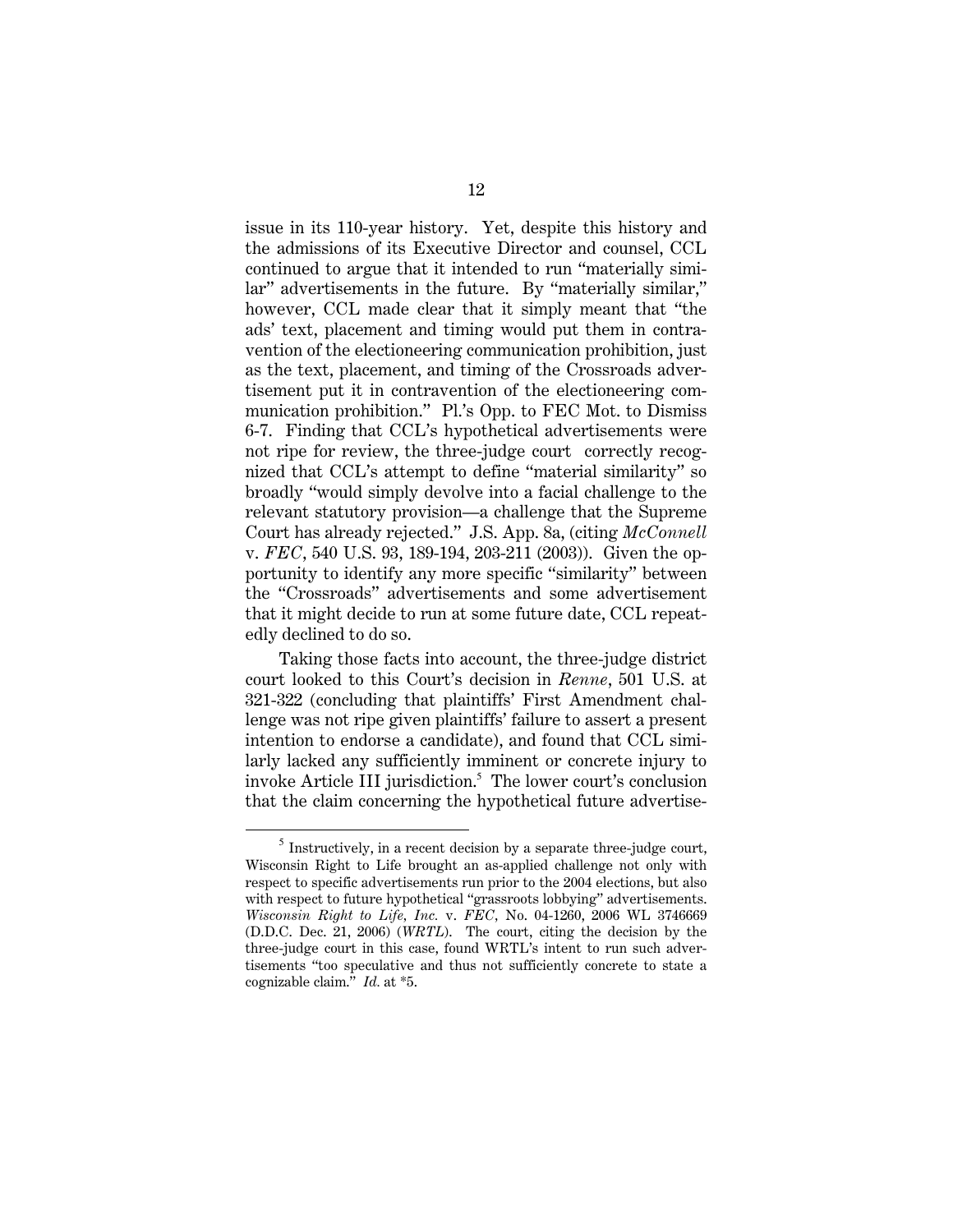ments was not ripe is correct and should be affirmed by this Court.

B. As to the "Crossroads" advertisement, CCL's request for injunctive and declaratory relief no longer presents a live controversy. The proposed injunction and request for declaratory relief concerned a specific communication and a specific time period: CCL sought an order permitting it to broadcast the "Crossroads" advertisement from May 14, 2006, when that advertisement became an "electioneering communication" under Title II of BCRA, until June 5, 2006, when the Senate had scheduled a vote on the federal Marriage Protection Amendment. That time period expired, and CCL explicitly disavowed any plans to broadcast the "Crossroads" advertisement in the future. The Senate defeated the Marriage Protection Amendment on June 7, 2006, and no additional vote on that legislation is currently contemplated. Following that vote, CCL informed the threejudge court that it "presently has no concrete plans to run ads beyond what it began on May 10." Joint Report Pursuant to May 9, 2006 Order 8; Joint Report Pursuant to June 5, 2006 Order 2 (stating that CCL "currently has no specific plans to run [any 'grass-roots lobbying'] advertisements between now and election day (November 7)" that would be considered electioneering communications under the Federal Election Campaign Act).

The alleged "harm" that CCL sought to avoid through injunctive relief—losing the opportunity to broadcast its "Crossroads" advertisement prior to the Senate vote—has thus occurred and is irrevocable. *See* Joint Report Pursuant to June 5, 2006 Order 7 (noting that "[b]ecause the FEC was not enjoined from enforcing the electioneering communication prohibition against the broadcast of [Crossroads], the opportunity for the exercise of the commensurate First Amendment rights of speech and petition were irreparably lost"). A forward-looking injunction cannot address historical events; accordingly, "[n]o order of this Court could affect the parties' rights with respect to the injunction [it is] called upon to review." *Honig* v. *Students of Cal. Sch. for the*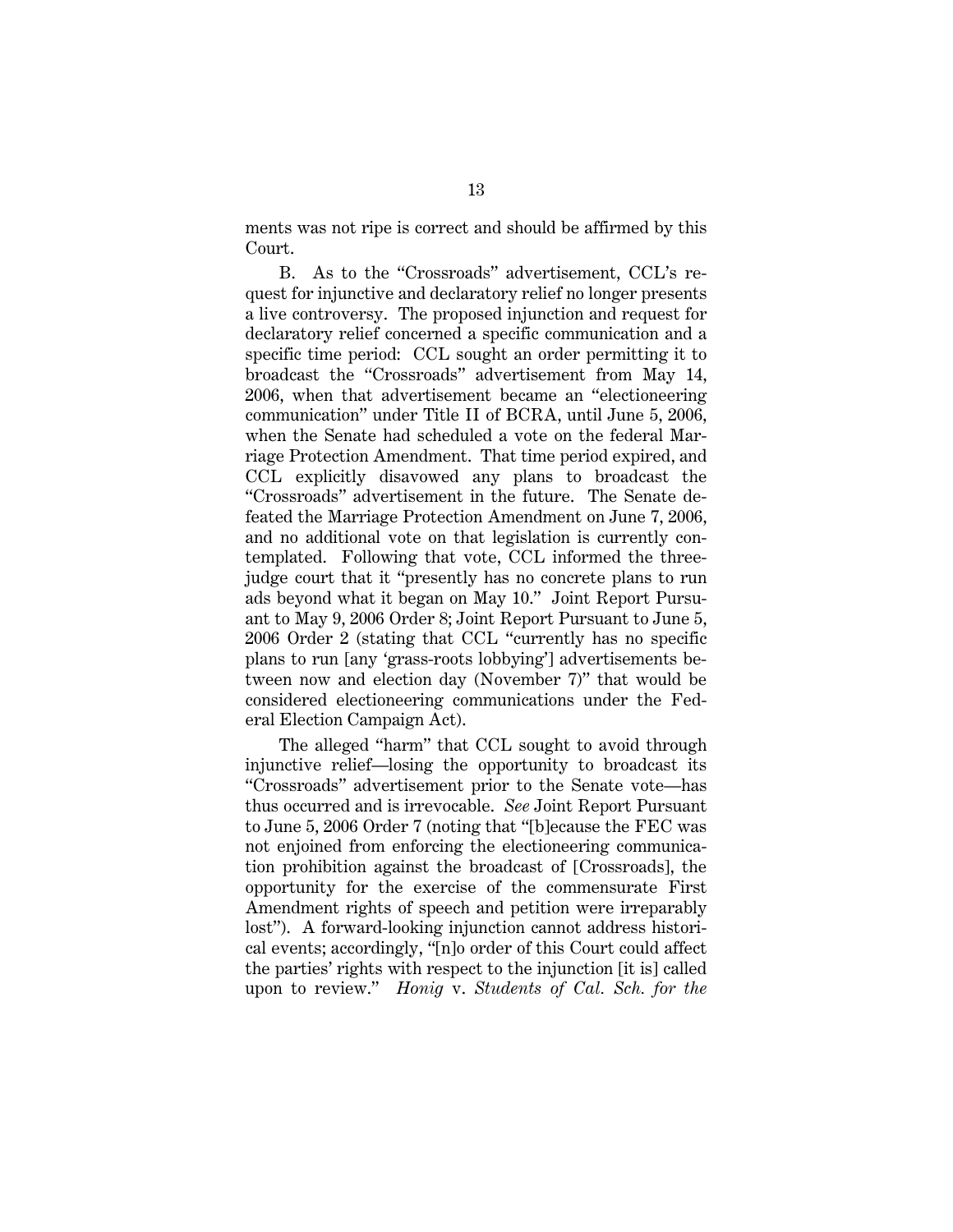*Blind*, 471 U.S. 148, 149 (1985) (per curiam); *see also DeFunis* v. *Odegaard*, 416 U.S. 312 (1974). Similarly, declaratory relief regarding the "Crossroads" advertisement would not redress CCL's asserted injury, and the request for it cannot revive an otherwise moot claim. Thus, the three-judge district court correctly relied upon this Court's admonition that a claim is moot when the court "cannot grant any effectual relief whatever." J.S. App. 10a (quoting *Calderon* v. *Moore*, 518 U.S. 149, 150 (1996) (per curiam)) (internal quotation marks omitted).

The lower court was also correct in concluding that, on the record below, the exception to the mootness doctrine for disputes that are "capable of repetition, yet evading review" does not apply. J.S. App. 11a-13a. As this Court recently explained, "[t]he capable-of-repetition doctrine applies only in exceptional situations, where the following two circumstances are simultaneously present: (1) the challenged action is in its duration too short to be fully litigated prior to cessation or expiration, and (2) there is a reasonable expectation that the same complaining party will be subject to the *same* action again." *Spencer* v. *Kemna*, 523 U.S. 1, 17-18 (1998) (emphasis added; internal citation and quotation marks omitted); *see also Murphy* v. *Hunt*, 455 U.S. 478, 482 (1982) (quoting *Weinstein* v. *Bradford*, 423 U.S. 147, 149 (1975) (per curiam)). Thus, CCL had the burden, at a minimum, of demonstrating a "reasonable expectation" that it would seek to run an advertisement materially similar to the "Crossroads" advertisement, under materially similar circumstances, in the foreseeable future. Given the opportunity to assert such an intention, however, CCL admitted during discovery that it "presently has no concrete plans to run ads beyond what it began on May 10." Joint Report Pursuant to May 9, 2006 Order 8. This failure is especially significant given CCL's extremely limited history of prior activity resembling the kind of advertisement that it sought to run here and the unique circumstances under which it proposed to run even this advertisement.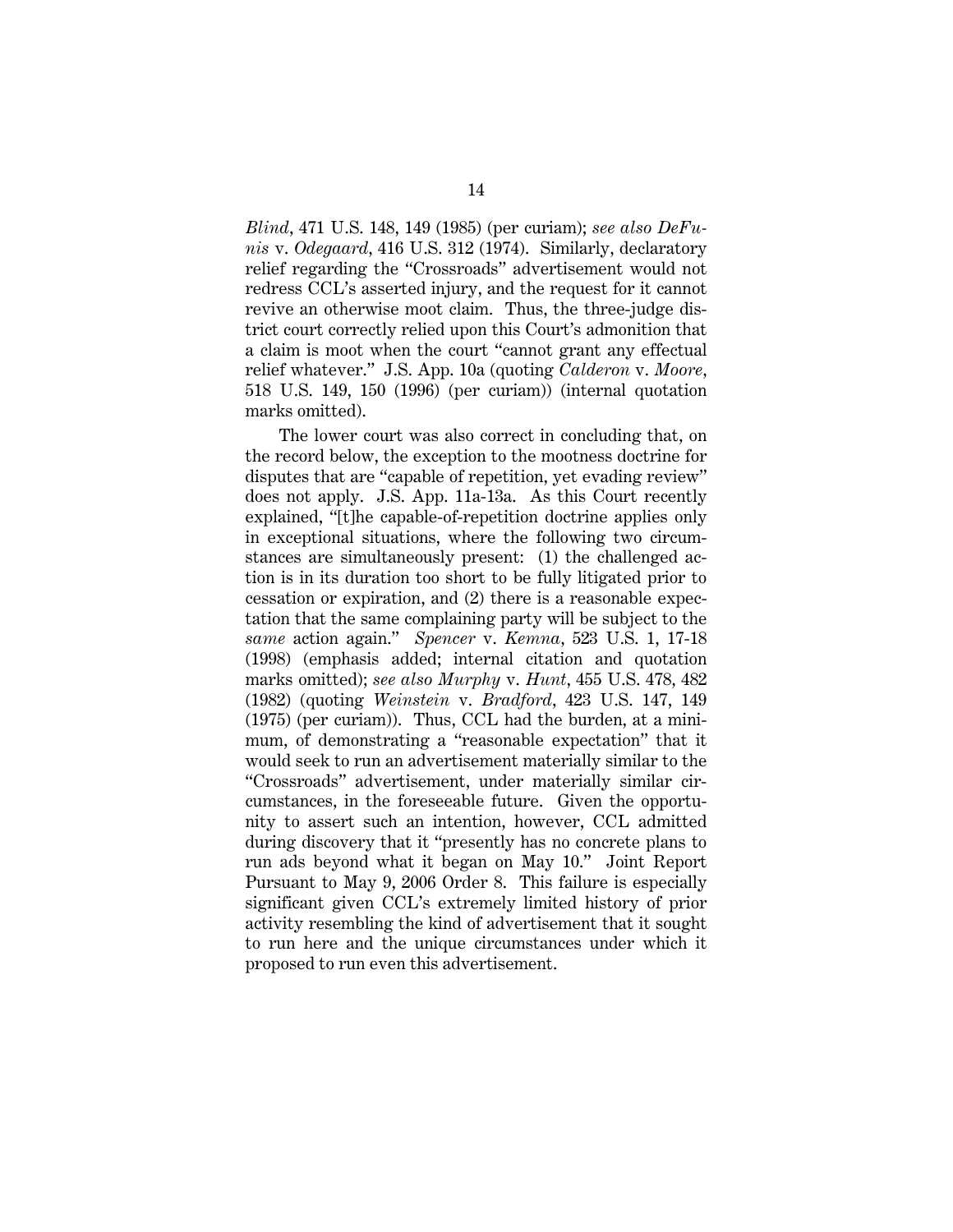Attempting to place itself within the exception despite this void, CCL argues that it need only assert that it might run future advertisements that fall within the general scope of BCRA's prohibition on the use of general treasury funds to finance "electioneering communications." But that is not what the doctrine requires. *See Lewis*, 494 U.S. at 481 (dispute is capable of repetition only if there is "a reasonable expectation that the same complaining party would be subjected to *the same action* again" (emphasis added) (quoting *Murphy*, 455 U.S. at 482)).

CCL's jurisdictional statement contends that the threejudge court took an overly restrictive view of the "capable of repetition" exception (J.S. 9) but the lower court did no more than apply the doctrine as defined by this Court. *See id.* at 11a (quoting *Murphy*, 455 U.S. at 482, for the proposition that CCL must establish a "reasonable expectation or a demonstrated probability that the *same* controversy will recur involving the same complaining party" (internal quotation marks omitted)). Indeed, the doctrine's requirement of similarity is particularly applicable here, for the merits of the action are highly dependent on circumstances that CCL has not alleged will recur. Specifically, the content of the "Crossroads" advertisement as well as the context surrounding its creation—including the ready availability of other means of conveying CCL's desired message and the circumstances of the campaign—are important to the ultimate resolution of the case. *See Public Utils. Comm'n of Cal.* v. *FERC*, 100 F.3d 1451, 1460 (9th Cir. 1996) ("When resolution of a controversy depends on facts that are unique or unlikely to be repeated, the action is not capable of repetition and hence is moot.").

Nor does the recent holding of a separate three-judge court in *Wisconsin Right to Life, Inc.* v. *FEC*, No. 04-1260, 2006 WL 3746669 (D.D.C. Dec. 21, 2006), support CCL's contention that the present controversy meets the "capable of repetition, yet evading review" exception to the mootness doctrine. In that case, on remand from this Court to consider the merits of a separate as-applied challenge to the ap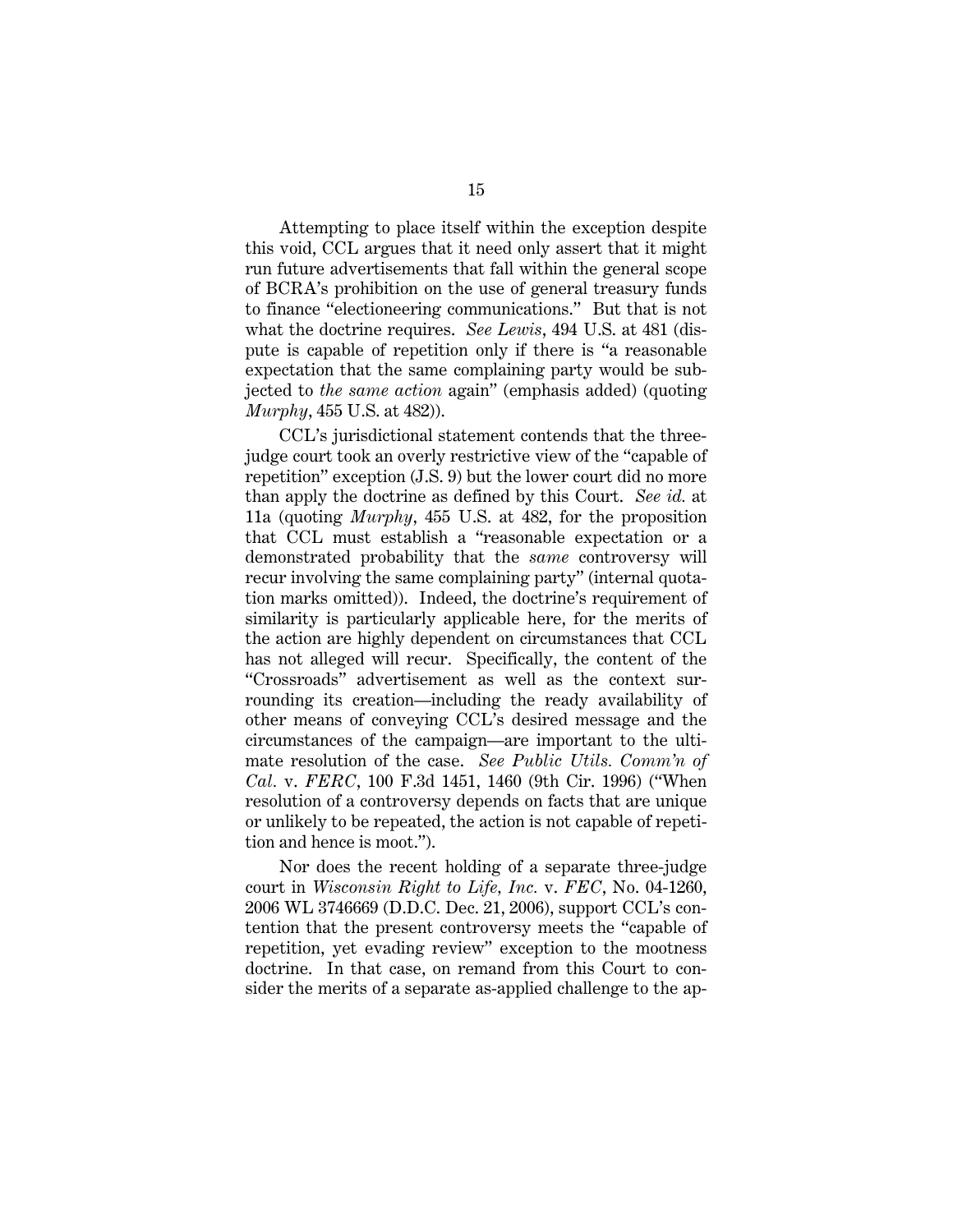plication of the "electioneering communications" rules to three specific 2004 advertisements that WRTL sought to run in the Wisconsin mid-term elections, the court found that WRTL's intention to run future advertisements covered by BCRA—while too speculative to render justiciable WRTL's claim as to any future, hypothetical "grassroots lobbying" advertisements—was nonetheless sufficient to render WRTL's challenge as to the 2004 ads "capable of repetition, yet evading review." *Id*. at \*4 (internal quotation marks omitted).

That decision, involving a completely different context, cannot help CCL satisfy the "capable of repetition" exception here. WRTL, after running the 2004 advertisements, attempted to run a different broadcast advertisement during the "electioneering communications" period in 2006. That fact was critical in convincing the three-judge district court that there was a "reasonable expectation" that WRTL's 2004 ads would be "subject to the same action again." 2006 WL 3746669, at \*4 & n.15 (internal quotation marks omitted). CCL, in marked contrast, admitted in statements postdating its application for preliminary relief that it had "no current plans to broadcast any advertisements about any issue" other than the "Crossroads" advertisement. J.S. App. 5a. CCL confirmed this fact in a May 22, 2006 report to the three-judge court and at a June 5, 2006 status conference. *Id*. at 6a. CCL had neither intent nor funds to run even the "Crossroads" advertisement until it was approached by another organization with a message from counsel, who sought to build a test case around the advertisement. Whatever the ultimate merits of the *WRTL* decision (which is likely to be subject to review by this Court), CCL has done nothing to demonstrate that there exists a "reasonable expectation" that its claim will recur. *Spencer*, 523 U.S. at 17-18 (internal quotation marks omitted).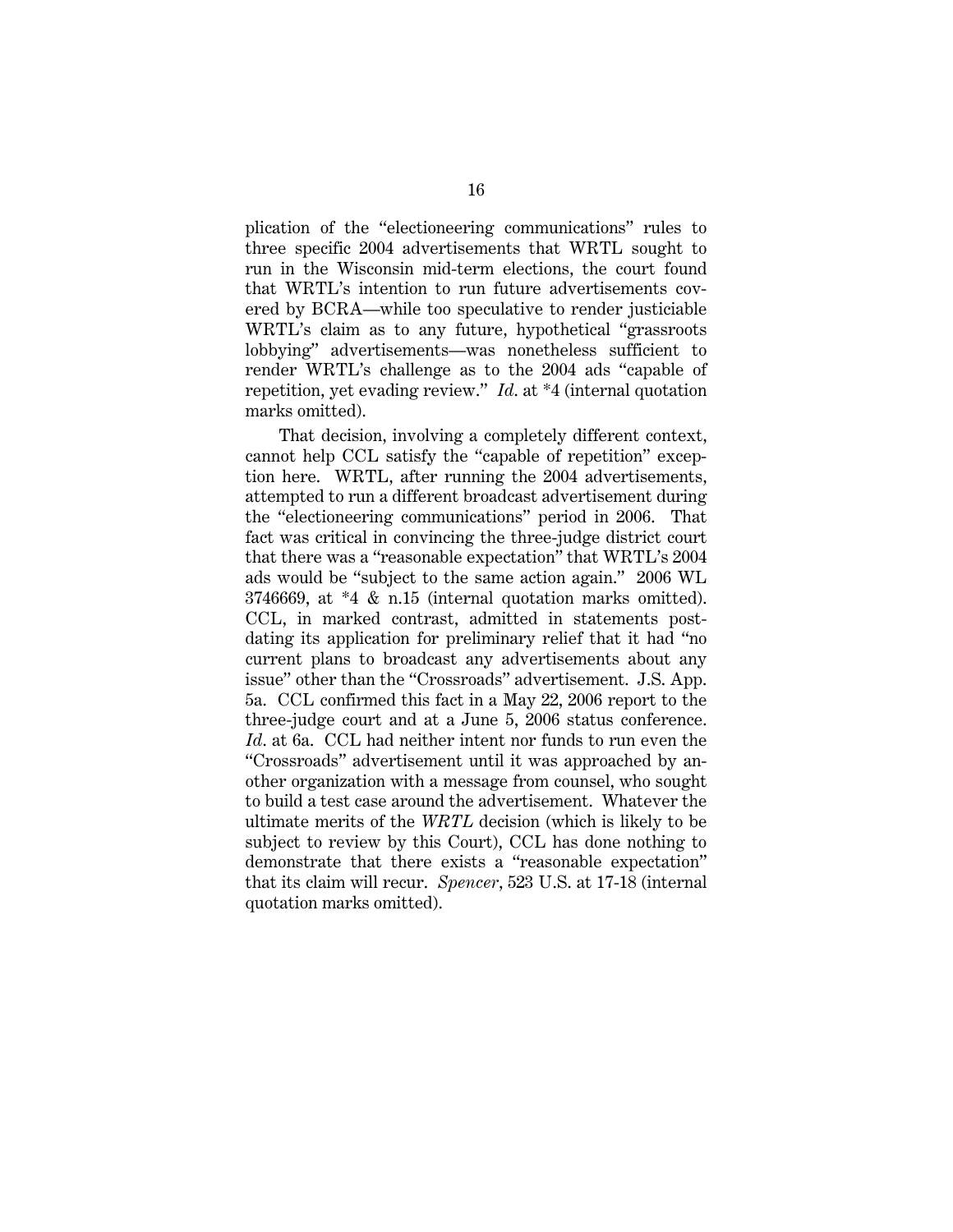### II. IF THIS COURT FINDS THE CLAIMS TO BE JUSTICIABLE, IT SHOULD REMAND TO THE THREE-JUDGE COURT IN THE FIRST INSTANCE FOR A DECISION ON THE MERITS

Even if this Court were to find that CCL's as-applied claims are justiciable, the merits of those claims should be considered by the three-judge district court in the first instance, after the development of a proper record.

Reaching the merits of CCL's claims prematurely would violate the "fundamental principle" of "exercising [the Court's] powers of judicial review only as a matter of necessity." *Sanks* v. *Georgia*, 401 U.S. 144, 151 (1971). Such restraint is particularly justified in the "obvious cases in which lower court rulings have forestalled development of a trial record." 17 Wright & Miller, *Federal Practice and Procedure* § 4036, at 38-39 (2d ed. 1988); *see also National Collegiate Athletic Ass'n* v. *Smith*, 525 U.S. 459, 470 (1999) ([W]e do not decide in the first instance issues not decided below. (citing *Roberts* v. *Galen of Va., Inc.,* 525 U.S. 249, 253-254 (1999); *United States* v. *Bestfoods,* 524 U.S. 51, 72-73 (1998))).

The three-judge district court has not had occasion to address the merits of CCL's fact-intensive, as-applied claims and has not provided the parties with the opportunity to develop the record necessary to do so. Shortly after the June 2006 Senate vote referenced in CCL's "Crossroads" advertisement had come and gone, the lower court, recognizing that CCL's claims may not be justiciable, ordered the parties to brief the issue of mootness and directed CCL to "show cause . . . why the 'Crossroads' portion of this case should not be dismissed as moot." June 23, 2006 Order 2. The court stayed all merits discovery pending briefing. *Id*. Thus, no fact-development has taken place beyond the very limited one week of discovery in connection with CCL's preliminary injunction motion. Under these circumstances, this Court should not consider the merits of this case in the first instance.

This Court should instead take the same course it took earlier this year in *WRTL*, 126 S. Ct. 1016 (2006). That case, discussed above, involved another fact-intensive, as-applied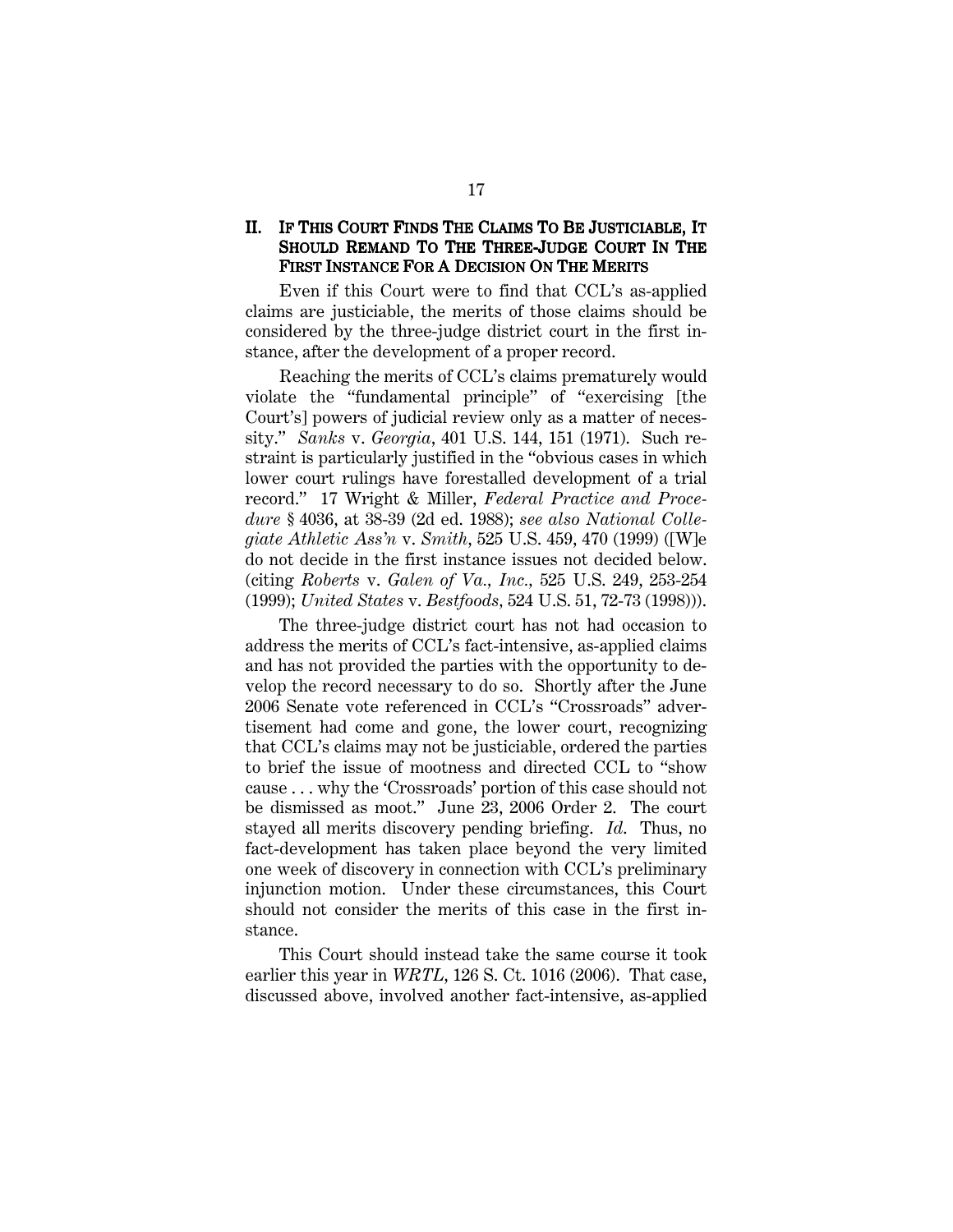challenge to BCRA's "electioneering communications" provisions. After holding that the district court incorrectly construed a footnote in *McConnell* as foreclosing any "asapplied" challenge, the Court remanded the case for the three-judge district court to consider the merits in the first instance. *Id*. at 1018. 6

CCL requests in its jurisdictional statement that this Court consider this case together with *WRTL*. That request, made prior to the recent decision on the merits in *WRTL*, fails to address the jurisdictional and procedural deficiencies discussed above. Indeed, if anything, the fact that it is likely that *WRTL* will be appealed to this Court counsels in favor of affirming the present case. *WRTL* will present the Court with the opportunity, if it deems it appropriate, to consider the merits of an as-applied challenge to Title II of BCRA. It will do so, moreover, in the context of a case with a factual record and in which the lower court addressed the merits of the dispute after briefing by the parties. <sup>7</sup> As a

 $\overline{a}$ 

 $6$  CCL, in arguing that so-called "grassroots lobbying" ads can somehow be distinguished from electioneering, mischaracterizes this Court's holding in *WRTL*. The Court did not "approve<sup>[]"</sup> the bringing of a "grassroots lobbying" challenge; nor did it "highlight[]" the FEC's authority to provide by rule a grassroots lobbying exception." J.S. 12, 20, 24. This Court held only that *McConnell* "did not purport to resolve future asapplied challenges" to BCRA's electioneering communications provision. *WRTL*, 126 S. Ct. at 1018 (citing 540 U.S. at 190 n.73). Moreover, although CCL purports to find support for a "grassroots lobbying" exception in comments that the principle sponsors of BCRA submitted to the FEC in the rulemaking implementing Title II of BCRA (J.S. 24) CCL fails to note that the FEC rejected the proposal (and other proposals) because it found that they would have exempted communications that "could well be understood to promote, support, attack, or oppose a Federal candidate," 67 Fed. Reg. 65,190, 65,201 (Oct. 23, 2002). Nor does CCL explain how a proposed (and rejected) regulatory standard could possibly mandate a constitutional standard.

<sup>&</sup>lt;sup>7</sup> The *WRTL* three-judge court did not conduct a trial, and the dissenting judge concluded that the case was not properly resolved on summary judgment. 2006 WL 3746669, at \*11, 17 (Roberts, J., dissenting). Nonetheless, the parties developed a substantial factual record on sum-